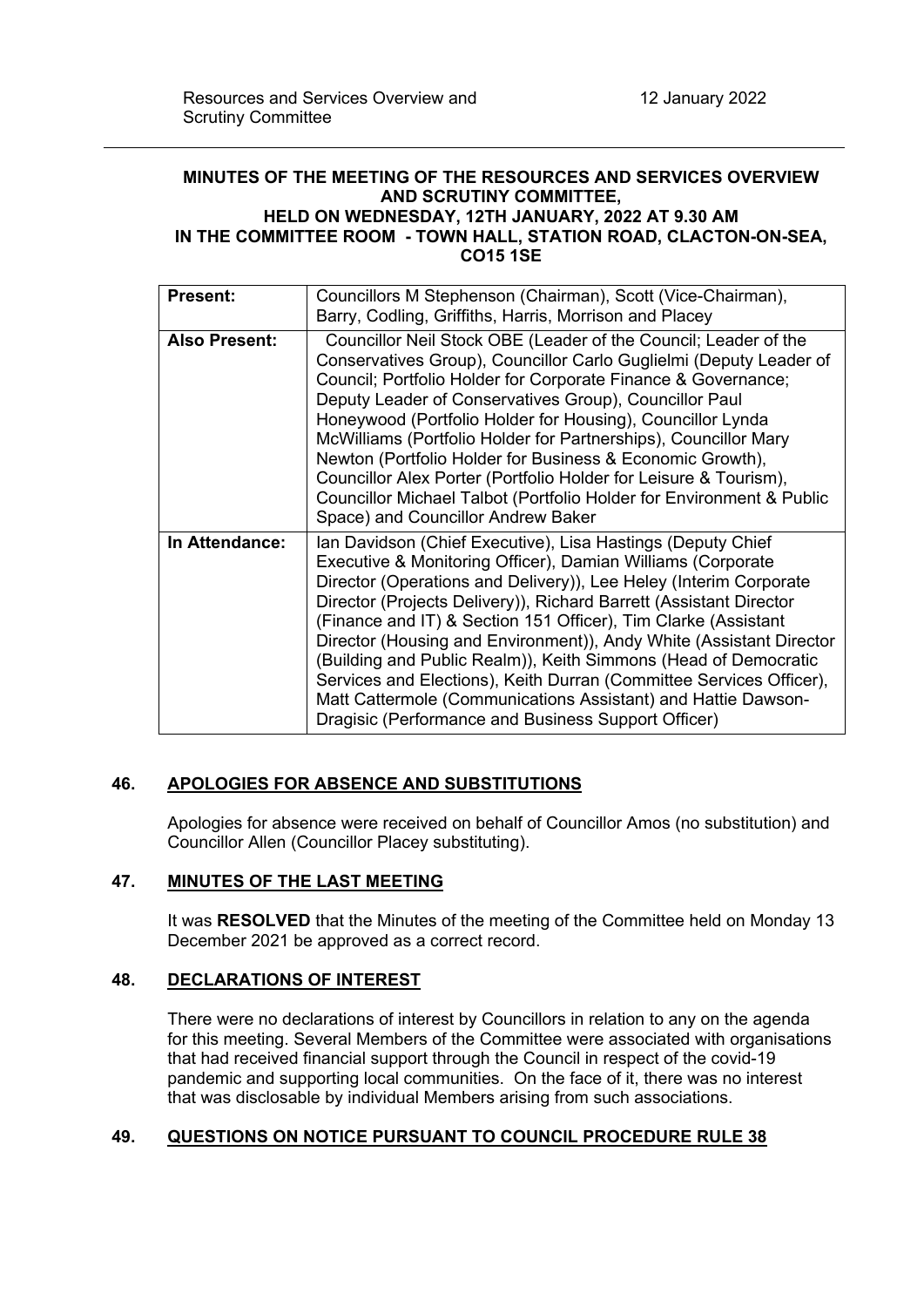On this occasion no Councillor had submitted notice of a question.

## **50. BUDGET PROPOSALS FOR 2022/23**

The Committee had before it a report that set out a number of key financial reports for consideration, including the budget proposals for 2022/23 in respect of both the General Fund (GF) and Housing Revenue Account (HRA).

The Members heard how a number of key financial reports were considered by Cabinet earlier in the year, with the comments of the Committee now requested. The various reports form part of the Committee's work programme and the timely opportunity had been taken to bring those together within this report as part of the Committee's wider budget consultation activities for 2022/23.

The following set out each report in turn:

#### **1) Treasury Outturn 2022**

On 17 September 2021, Cabinet considered the *Treasury Outturn 2020/21*.

At the above meeting, Cabinet resolved that the Treasury Management performance position for 2020/21 be noted and that the Prudential and Treasury Indicators for 2020/21 be approved.

#### **2) Financial Performance Report at the end of Quarter 2 (2021/22)**

On 12 November 2021 Cabinet considered the *Financial Performance Report – In-Year Performance against the Budget at the end of the Second Quarter 2021/22 and Long Term Financial Forecast Update*.

At the above meeting, Cabinet resolved:

*"That, in respect of the financial performance against the budget at the end of September 2021:-*

- *(a) the current position be noted;*
- *(b) the proposed in-year adjustments to the budget, as set out in Appendix H to item A.8 of the Report of the Portfolio Holder for Corporate Finance & Governance, be approved;*
- *(c) in respect of the Council's Treasury Management Practices, the aggregate amount of money that can be placed overnight with the Council's bankers be increased temporarily from £1.000m to £1.500m for each day the offices are closed over the Christmas 2021 break;*
- *(d) the Council continues to be a member of the Essex Business Rates Pool in 2022/23 if it remains financially advantageous to do so; and*
- *(e) the closing date for Members to submit claims under the Members' COVID-19 small grant scheme be set as 31 March 2022.*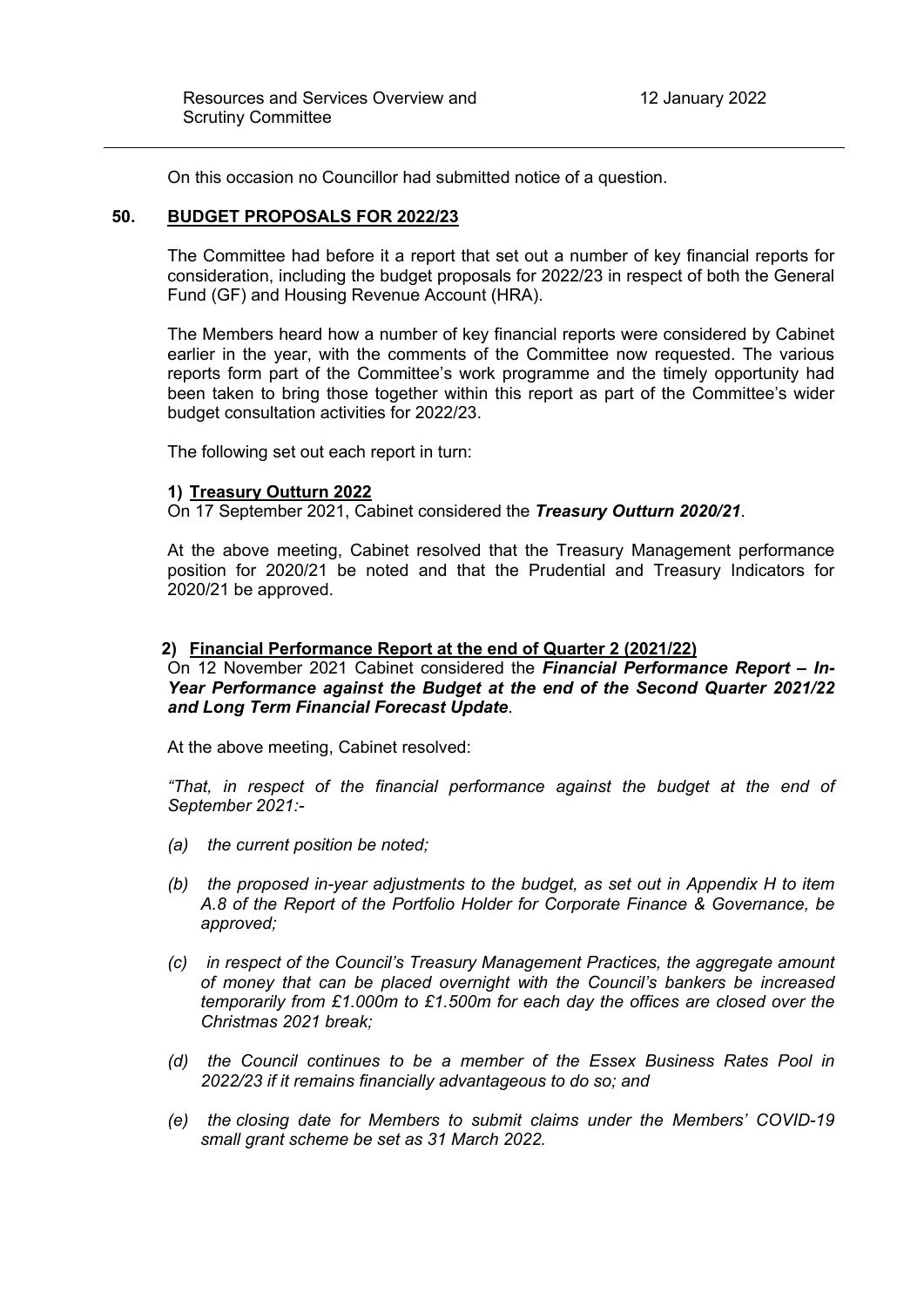*2. That, in respect of the Updated Long Term Forecast:-*

*the updated forecast be approved and that the Resources and Service Overview and Scrutiny Committee be consulted on the latest position".*

#### **3) Updated Financial Forecast and Budget Proposals 2022/23 (GENERAL FUND)** On 17 December 2021, Cabinet considered the *Updated Financial Forecast and Initial Budget Proposals 2022/23*.

At the above meeting it was resolved that Cabinet:

- *(a) "approves the updated Financial Forecast and proposed position for 2022/23 as set out in the Corporate Finance & Governance Portfolio Holder's report and the appendices thereto; and*
- *(b) requests the Resources and Services Overview and Scrutiny Committee's comments on this latest financial forecast and proposed position for 2022/23".*

#### **4) Housing Revenue Estimates 2022/23**

On 17 December 2021, Cabinet considered the *Housing Revenue Account Estimates 2022/23*.

At the above meeting it was resolved that Cabinet:

- *(a) "approves the updated Housing Revenue Account (HRA) 30 year Business Plan and proposed position for 2022/23, as set out in the Portfolio Holders' joint report and Appendix thereto; and*
- *b) requests the Resources and Services Overview and Scrutiny Committee's comments on this latest HRA financial forecast and proposed position for 2022/23".*

The Committee thereupon undertook its scrutiny of the key financial reports including budget proposals for 2022/23

Prior to the meeting, questions that the Committee Members had raised had been circulated to the relevant Cabinet Members and Officers in order to enable responses to be provided. Those questions and responses form the Appendix to these Minutes.

Members of the Cabinet, accompanied by the appropriate Management Team Member or other Senior Officer, attended the meeting in turn and assisted the Committee in its enquiry of the matters put to them in respect of the budget position and allocation of funds. The questions that Members asked to Cabinet Members and Officers (together with the responses received from those Cabinet Members and Officers) form the Appendix to these Minutes.

The meeting adjourned briefly for lunch.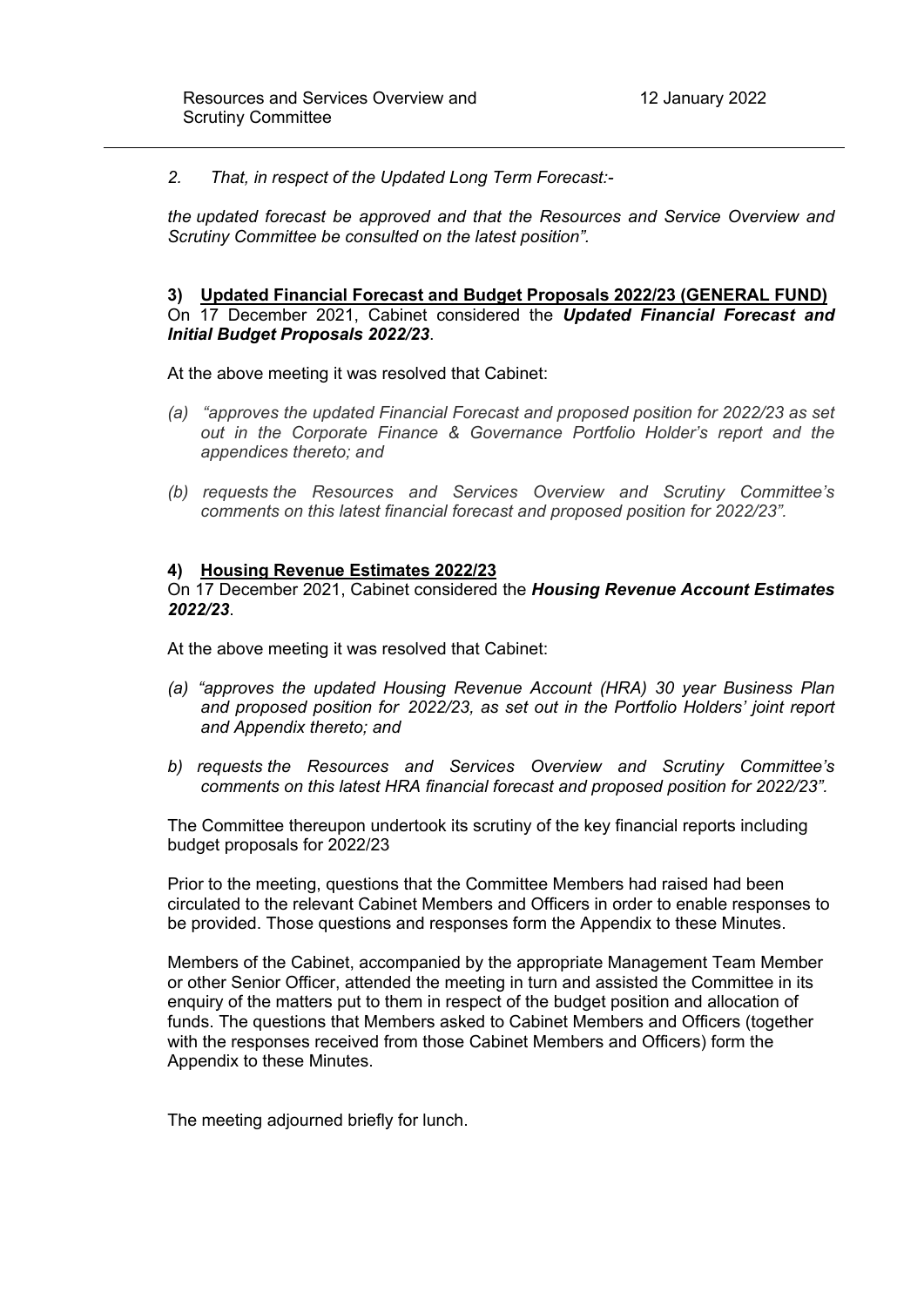During his time with the Committee, the Leader of the Council praised its hard work and said:

*"I genuinely do thank you, I have done the scrutiny role myself, so I do appreciate the value, significance and the key role that it plays in a democratic system, I often joke, if I was king of the world, that would be great for me, until it wasn't great anymore, I could make all sorts of crazy decisions on my own, some of them would have been fantastic, some others wouldn't have been so good. Even with in the grouping of Cabinet there will be differences of opinion which are right and proper and they're good, because you need someone to point out other views and opinions.*

*We need Overview and Scurtiny, even if we don't always necessarily like it or do what is recommended, but we need that challenge and the committee are giving us a challenge and leads for a better decision making process and makes for a better Local Authority which makes us a better Council and District".*

Having considered all of the information that had been provided, including the responses to the questions posed to Cabinet Members and Officers referred to in the Appendix, it was **RESOLVED** that the **CABINET** be **RECOMMENDED** that:

In respect of the financial forecast and proposed General Fund budget position for 2022/23

- 1. That the issue of the level of carry forward amounts each year, as highlighted several times by the external auditors in their annual audit letters to the Council in recent years, be addressed urgently by the Cabinet.
- 2. That the intentions for developing a Corporate Investment Plan in order to establish a process for considering proposals for investment against the Corporate Plan Priorities and developing a prioritisation framework for investment over the coming year and into the medium term be welcomed and:
	- a. That the schemes set out in the current reserves, provisions and one-off sums be reassessed as part of that Corporate Investment Plan process in order to avoid sums of money being allocated for schemes that are no longer to be pursued and thereby hampering investment in schemes that can deliver real benefit to the District;
	- b. That, further to (a) above, the approvals to establish a reserve for a Residents Free Parking Scheme (£221K in reserves) and to allocate funds for a Clacton Town Centre Fountain (£159K as a one-off sum) be reversed immediately (as they are not required/being pursued) and the sums reallocated to fund the posts of 6 Community Ambassadors, 4 Street Rangers and 1 Technical/Administration (at a total cost of £352K) for 2022/23 with the remaining £28K from the released funds being ring-fenced to support training, equipment and supplies costs associated with those posts in 2022/23.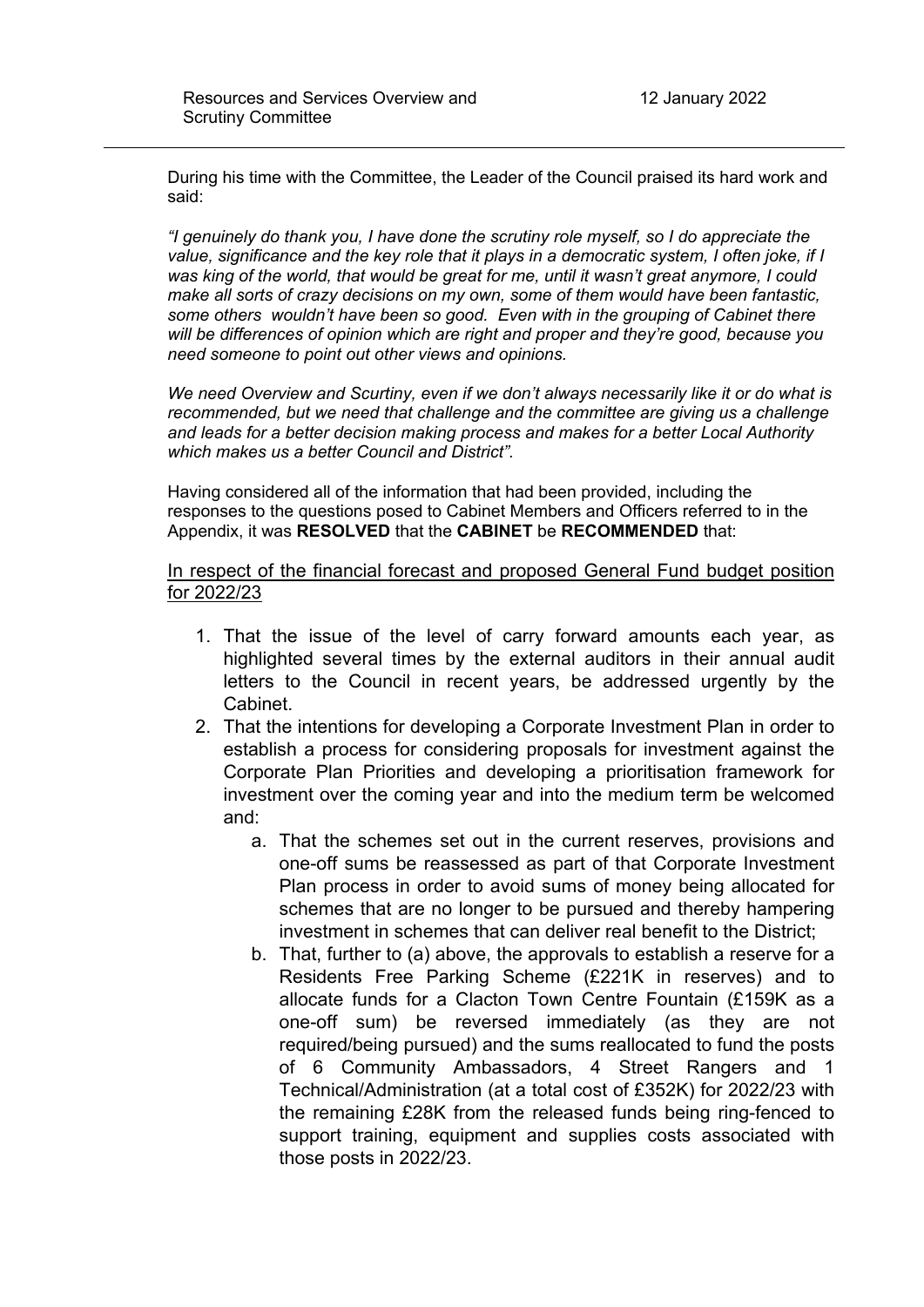- c. That the Plan should identify a range of seafront enhancements, developed in conjunction with seaside communities (including where relevant Town/Parish Councils) on the basis that these are funded by an expansion of beach huts in those communities.
- d. That the Plan should deliver on the intentions of the Public Conveniences Strategy by improvements in those continuing facilities (particularly in view of the saving of £72,200 from the Government's backdating of business rate relief to the start of 2020/21 and the absence of business rates on those facilities since the Strategy was adopted).
- e. That the Plan clearly identifies how it will integrate with the priorities for investment through funding secured through the Community Infrastructure Levy (CIL) and the monitoring of the investment through that funding route.
- 3. That progress with the procurement of the new cremators for the Weeley crematorium and the significant loss of income in 2021/22 and 2023 while the cremators are out of action, be monitored, very closely, and councillors and the public be kept informed about the process.
- 4. That internal procurement processes be re-examined with a view to strengthen those processes and addressing the risk of failure by companies who are major suppliers to the Council (given recent example of the company maintaining the cremators and other examples in recent years).
- 5. That the planned events for the platinum Jubilee and associated funding for them, be approved as a matter of urgency.
- 6. That the problem of littering along the A120 be highlighted and the Council pursues with Essex County Council and Highways England, frequent cleaning of the road, and verges next to it, with waste bins that are suitable for the level of use be installed and maintained in the laybys between Ardleigh Crown and Harwich, so that this major route through the District is kept clean.

# In respect of the Housing Revenue Account 2022/23

- 1. That, in respect of the Housing Revenue Account, stretch targets be introduced for void levels given the impact on the budget in lost rental income and Council Tax (including the proposed surcharge for empty homes being introduced for 2022/23) and the demand for housing that could be met by bringing void homes back into rental.
- 2. That the Council commences setting aside funds to meet the costs that will arise from the housing stock condition survey (albeit that the full extent of those sums is not yet known).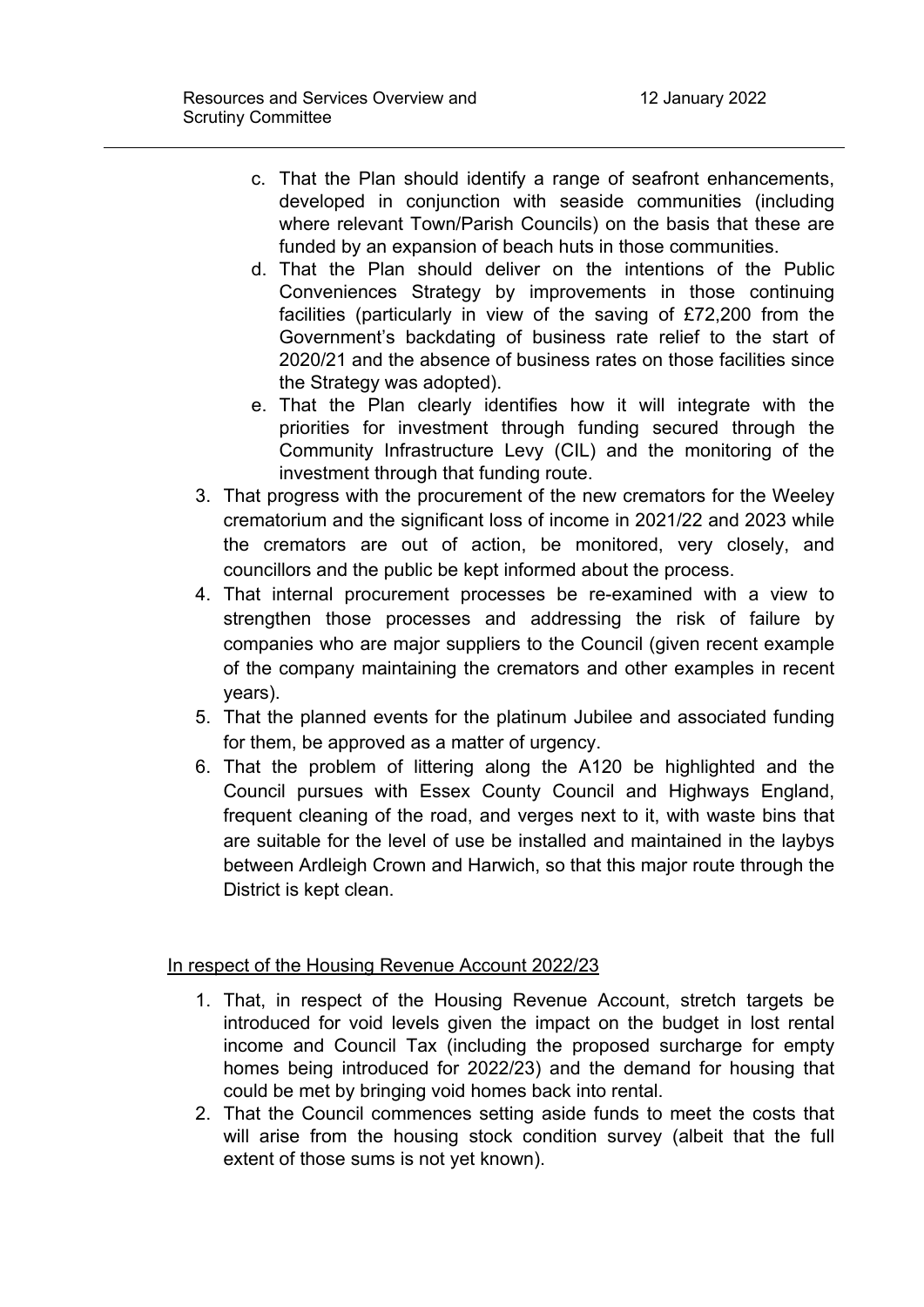In respect of the proposed highlight priorities for 2022/23

- 1. That the Cabinet reassess its highlight priorities for 2022/23 and include in them, with appropriate budget and milestones or otherwise implement the following:
	- a. Progress with the various steps that will be part of the Stock Condition Survey to be undertaken in 2022/23 – in view of the important role the Council has as a major local landlord and the need to prepare for the implications of the Hackett review and revisions to the Decent Homes Standard.
	- b. Delivery of key elements of the emerging Sports and Leisure Strategy – given the need to take forward the range of actions to improve activity levels not just among those who are currently not active but also among those who are moderately active and across all parts of the District.
	- c. As part of the growing and Inclusive Economy Theme, Tourism Officers/ events proposed priority, include measures to increase the numbers and extend the percentage of visitors to the area that can (and do) stay overnight and thereby increase dramatically the spend locally by visitors.
	- d. In respect of the proposed priority of carbon reduction/climate action:
		- i. as and when initiatives are brought forward, details should be provided as to how the relevant carbon reduction measures affect the Council and its partners financially (and is there a consequence for job numbers/skills of the individual measures).
		- ii. the proposals for Electric Vehicle charging points across the District be worked up and the consequential budgetary issues for the Council be established and shared widely.

**NOTE** in accordance with procured rule 19.5 Councillors Griffiths and Placey requested that their names be recorded in the minutes as having voted against recommendation 2(b) above.

The meeting was declared closed at 3.28 pm

**Chairman**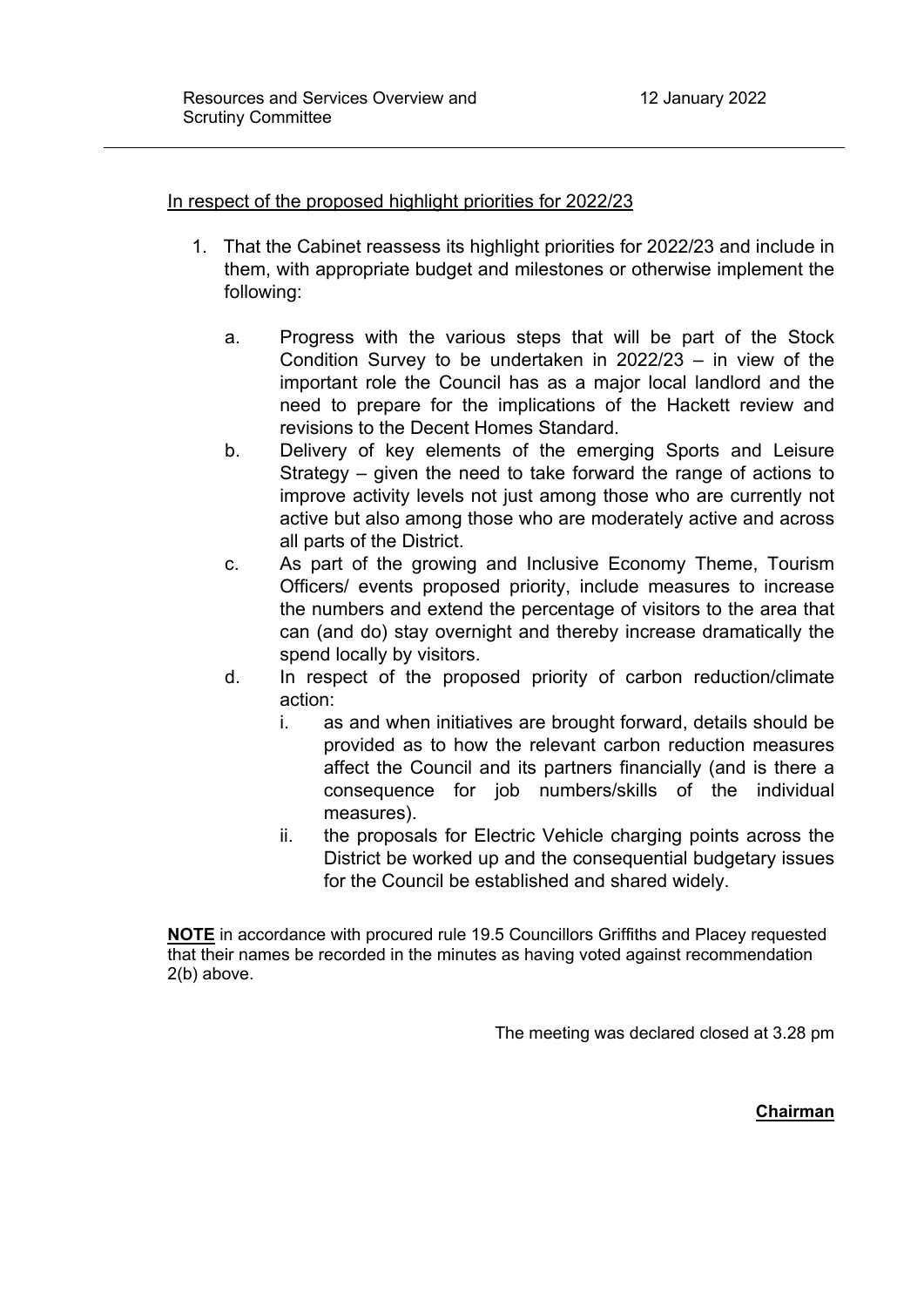## **RESOURCES & SERVICES OVERVIEW AND SCRUTINY COMMITTEE 2022/23 BUDGET AND INITIAL PRIORITIES QUESTIONS OF CABINET MEMBERS**

| <b>Cabinet</b><br>Member to<br>asked<br>be<br>the<br>question | Question to be asked                                                                                                                                                                                                                                                                                                                                                 | <b>Responses</b>                                                                                                                                                                                                                                                                                                                                                                                                                                                                                                                                                      |
|---------------------------------------------------------------|----------------------------------------------------------------------------------------------------------------------------------------------------------------------------------------------------------------------------------------------------------------------------------------------------------------------------------------------------------------------|-----------------------------------------------------------------------------------------------------------------------------------------------------------------------------------------------------------------------------------------------------------------------------------------------------------------------------------------------------------------------------------------------------------------------------------------------------------------------------------------------------------------------------------------------------------------------|
| All Portfolio<br><b>Holders</b>                               | How many projects that are in<br>highlight priorities<br>the<br>for<br>2021/22 will not be completed<br>in the year and will be added<br>to the workload for 2022/23 or<br>dropped altogether?                                                                                                                                                                       | Portfolio Holders will<br>report to<br>Cabinet this month on the highlight<br>priorities, which will provide the<br>committee with detailed information<br>on progress against projects for<br>2021/22.                                                                                                                                                                                                                                                                                                                                                               |
| Cllr. Porter                                                  | "Can the portfolio holder give<br>an update on the position of<br>Brightlingsea<br>and<br>Harwich<br>Sports Centres, (given that<br>they<br>have<br>had<br>funding<br>extended for three months by<br>Cabinet in December 2021),<br>in respect of their inclusion in<br>the District's Sports facilities<br>Strategy which is due to be<br>published in March 2022"? | The joint use agreements have<br>come to an end for the Harwich<br>and Brightlingsea facilities.<br>The<br>Council is working with the Sigma<br>Trust - and the Town Councils -<br>with the aim of enabling as much<br>community use as a possible of the<br>facilities. We expect the future<br>sports strategy to be much more<br>broadly scoped than just the use of<br>the Councils' own facilities, and so<br>it may reference facilities available<br>from the Sigma Trust. The RSOS<br>committee will have the opportunity<br>to input to the sports strategy. |
|                                                               | "Can<br>the portfolio<br>holder<br>why<br>Sports<br>explain<br>and<br><b>Facilities</b><br>Leisure<br>are<br>not<br>included in highlight priorities<br>for 2022 given the importance<br>of these within the about to be<br>adopted S2 of the Local Plan<br>the<br>development<br>οf<br>and<br>Local Delivery Pilot".                                                | Sports<br>and<br>leisure<br>remains<br>important for the Council, and is a<br>focus for me<br>as the<br>Portfolio<br>Holder, which is why we are<br>bringing forward the strategy. The<br>Council is not able to include<br>everything that is important within<br>in the priorities for 2022/3. I look<br>forward to discussing the strategy<br>with the chair of the committee.                                                                                                                                                                                     |
|                                                               | <b>Tourism Offer/Events</b><br>"What plans have we in the<br>pipeline<br>for the<br>Queen's<br>Platinum Jubilee? It's not that                                                                                                                                                                                                                                       | I am considering options for the<br>jubilee celebrations in the coming<br>months - we have until April to sign                                                                                                                                                                                                                                                                                                                                                                                                                                                        |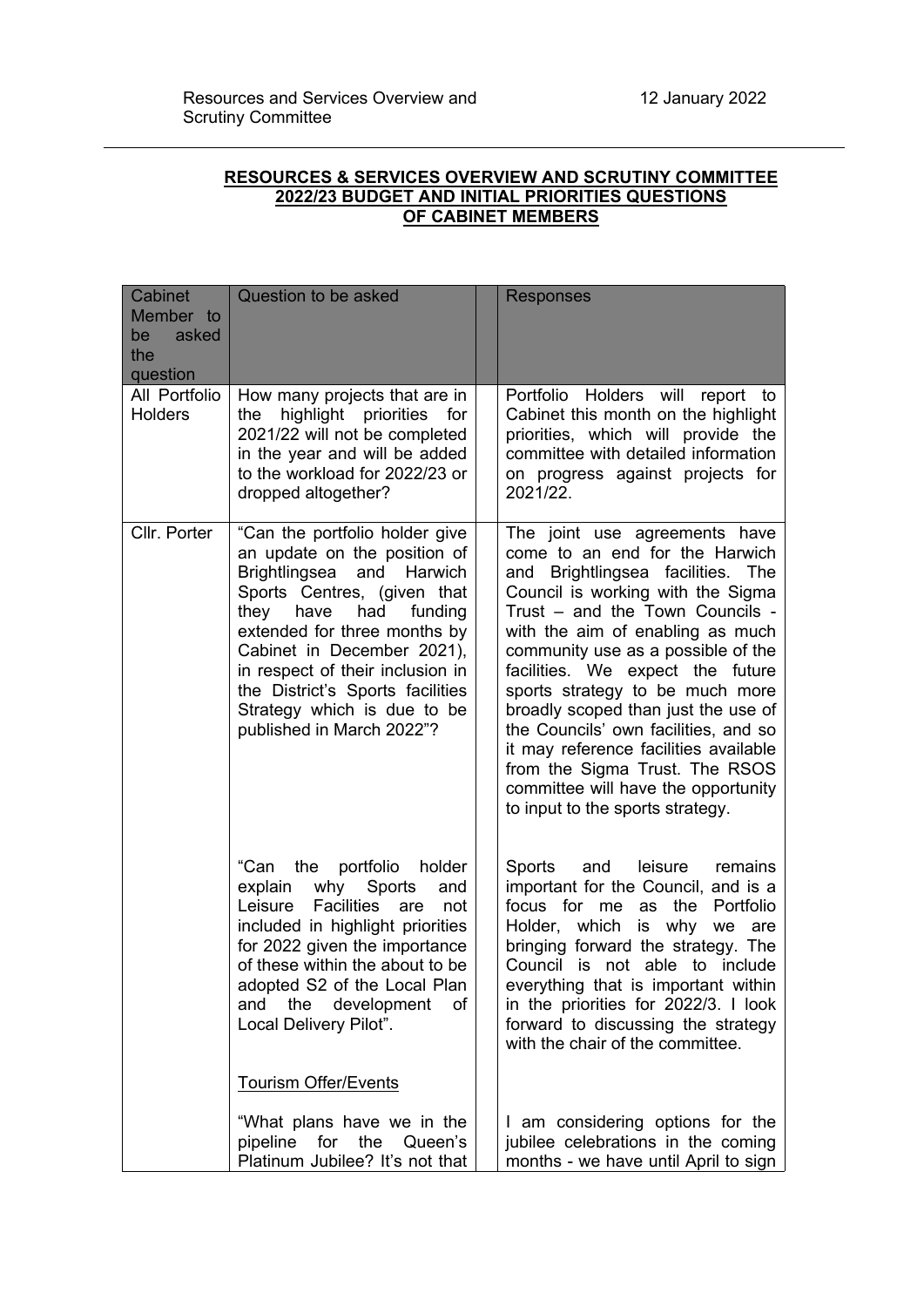| far away".                                                                                                                            | up to national events. These<br>include more than 1,500 beacons lit<br>throughout the United Kingdom and<br>the Commonwealth. There is also a<br>Beacon Trail in the four weeks<br>ahead of the Jubilee with seven<br>venues chosen around a local<br>area, to learn about a different<br>decade in the Queen's reign. I am<br>also considering local events, such<br>as a jubilee tea parties, leisure<br>open days, and themed planting.                                                                                                                                                                                                                                                                                                                                                             |
|---------------------------------------------------------------------------------------------------------------------------------------|--------------------------------------------------------------------------------------------------------------------------------------------------------------------------------------------------------------------------------------------------------------------------------------------------------------------------------------------------------------------------------------------------------------------------------------------------------------------------------------------------------------------------------------------------------------------------------------------------------------------------------------------------------------------------------------------------------------------------------------------------------------------------------------------------------|
| "Any plans to use one of the<br>empty shops in Clacton as a<br>"proper" tourist information<br>point open 7 days a week"?             | We have a tourist information<br>that<br>queries<br>service<br>answers<br>online, by email and telephone and<br>in person in the Town Hall five days<br>a week, and our What's on page<br>and the Visit Essex website is<br>available 24 hours a day seven<br>days a week.                                                                                                                                                                                                                                                                                                                                                                                                                                                                                                                             |
| "What is your assessment of<br>the overall level of projects<br>and schemes that comprised<br>Clacton<br>the<br>150<br>celebrations"? | Despite lock downs, we celebrated<br>Clacton's 150 years. The 23 bays<br>from Holland Haven to Clacton Pier<br>have been named as part of<br>Clacton-on-Sea's<br>150th<br>anniversary celebrations. Clacton<br>has a new Heritage Trail that starts<br>at Jaywick Sands, goes along the<br>promenade up into the town centre,<br>railway station and then follows<br>back down to the named beaches.<br>A Dinner Dance was held at The<br>Princes Theatre as well as a<br>celebration day for Clacton 150 and<br>the theatre's birthday, a sell-out<br>event.<br>Street Tag continues to have a<br>positive impact<br>within<br>the<br>community and<br>schools,<br>with<br>Season Two<br>concluding<br>in<br>February. This encourages people<br>of all ages to learn local history and<br>be active. |
| they<br>achieve<br>"Did<br>your<br>ambition for the 150 <sup>th</sup><br>year<br>celebrations"?                                       | Yes, given the global situation we<br>have been in. We were able to hold<br>several very successful events in                                                                                                                                                                                                                                                                                                                                                                                                                                                                                                                                                                                                                                                                                          |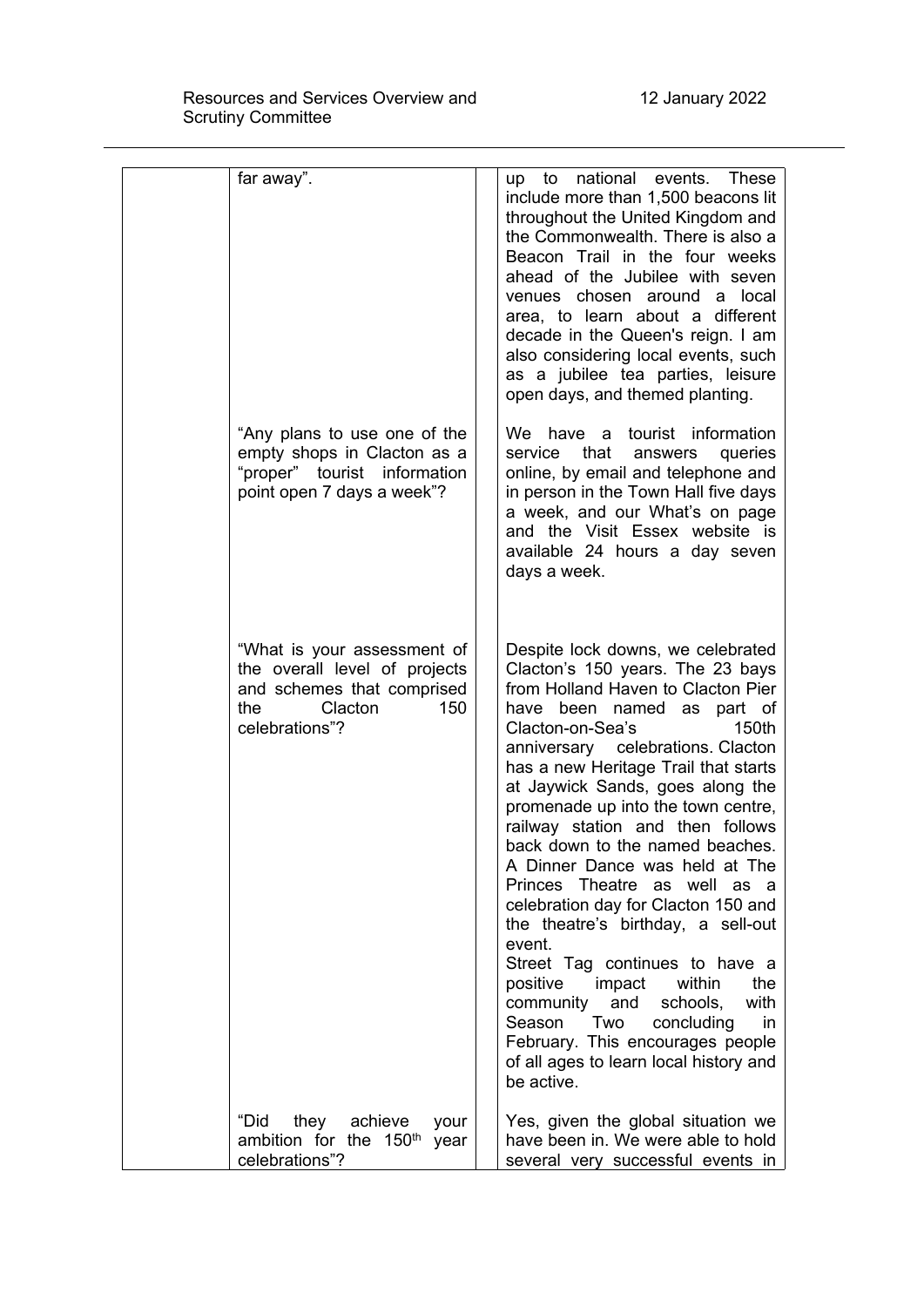|                                                                                                                                                                                                                                                                                                                                      | 2021 that adhered to the national<br>guidelines and were popular with<br>the public, including the heritage<br>the<br>Clacton<br>trail,<br>Anniversary<br>Flights, and the new Clacton 150<br>Coat Of Arms designed as part of a<br>primary school initiative.                                                                                                                                                                                                                                                                                                                                                                                                                                  |
|--------------------------------------------------------------------------------------------------------------------------------------------------------------------------------------------------------------------------------------------------------------------------------------------------------------------------------------|-------------------------------------------------------------------------------------------------------------------------------------------------------------------------------------------------------------------------------------------------------------------------------------------------------------------------------------------------------------------------------------------------------------------------------------------------------------------------------------------------------------------------------------------------------------------------------------------------------------------------------------------------------------------------------------------------|
| "What schemes are in place<br>and funded to mark the<br>Platinum<br>Jubilee<br>Queens<br>Celebrations locally"?                                                                                                                                                                                                                      | I am considering options for the<br>jubilee celebrations in the coming<br>months as we have until April to<br>sign up to national events. These<br>include more than 1,500 beacons lit<br>throughout the United Kingdom and<br>the Commonwealth. As the sun<br>sets at 9:09 pm on 2nd June,<br>individual pipers and pipe bands<br>being asked to play "Diu<br>are<br>Regnare". There is also a Beacon<br>Trail in the four weeks ahead of the<br>Jubilee with seven venues chosen<br>around a local area, to learn about<br>a different decade in the Queen's<br>reign. I am also considering local<br>events, such as a jubilee tea<br>parties, leisure open days,<br>and<br>themed planting. |
| "The summer plan ended up<br>addressing<br>issues<br>οf<br>litter along<br>increased<br>the<br>coast line and I would like to<br>know whether these will now<br>be introduced as the summer<br>season starts in 2022/23<br>rather than having to see a<br>repeat of the problems from<br>the start of the summer<br>season 2021/22"? | Various additional<br>measures<br>including increased bin number, bin<br>and additional<br>sizes<br>collections<br>proportionately<br>introduced<br>were<br>during the 2021 summer season. It<br>is proposed to include all of these<br>measures during the 2022 season.<br>exact starting point<br><b>The</b><br>of .<br>enhanced measures will be judged<br>by officers and will depend to a<br>large degree on weather and covid<br>conditions.                                                                                                                                                                                                                                              |
| "Is there an update on the<br>Council's liabilities in respect<br>of cliff slippages at the sea<br>front? You said to Cabinet on<br>12 November last year this<br>matter was being explored".                                                                                                                                        | Officers from the Engineering team<br>have obtained proposal from a<br>specialist engineer for a high-level<br><b>of</b><br>survey and<br>assessment<br>conditions and identification<br>of<br>areas of risk. This will be rolled out<br>over the course of the coming year<br>and additionally mapped against                                                                                                                                                                                                                                                                                                                                                                                  |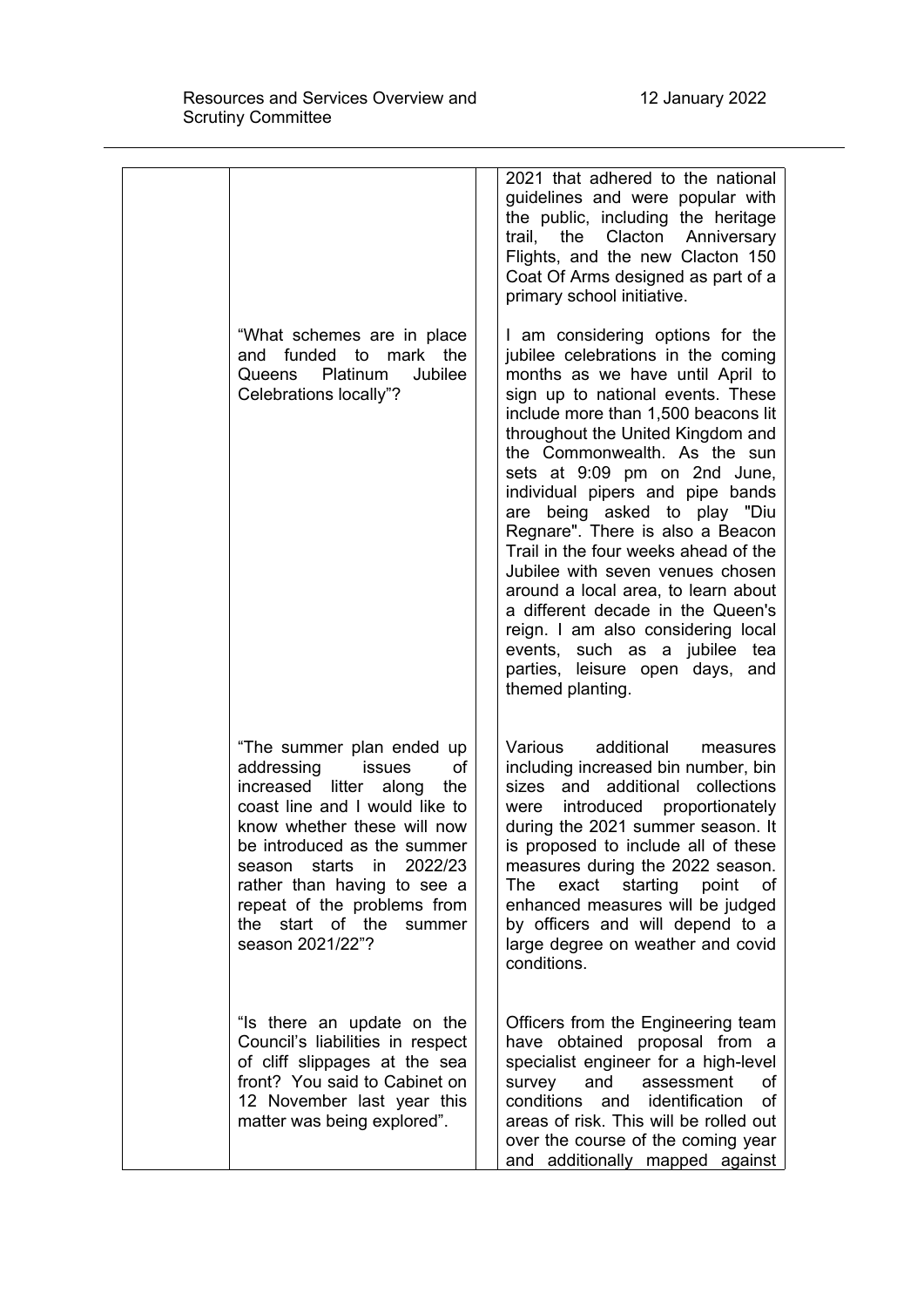|                                                                                                                              | adjoining public and private sector<br>properties that derive risk or benefit<br>from slopes in different locations.<br>initial<br>addition,<br>discussions<br>In.<br>around legal issues<br>have<br>highlighted areas of law<br>that<br>different<br>include<br>principles<br>depending on the exact nature and<br>root causes of issues that make<br>potential responses quite nuanced.<br>It is likely that specific Counsel's<br>advice<br>will<br>be<br>necessary<br>in<br>establishing the position in relation<br>to scenarios that relate to the<br>physical and geographical work as<br>above.<br>Work and research is ongoing. |
|------------------------------------------------------------------------------------------------------------------------------|------------------------------------------------------------------------------------------------------------------------------------------------------------------------------------------------------------------------------------------------------------------------------------------------------------------------------------------------------------------------------------------------------------------------------------------------------------------------------------------------------------------------------------------------------------------------------------------------------------------------------------------|
| Queen's platinum<br>"The<br>Jubilee $-$ is there a budget<br>line that is going to be rolled<br>out to the different Wards"? | April is the final deadline that you<br>have to respond to national events<br>but, we may have done this before.                                                                                                                                                                                                                                                                                                                                                                                                                                                                                                                         |
| Is it your intent to provide<br>funding with the<br>Jubilee<br>Parties across Tendring?                                      | I am not sure yet. Of course we<br>have the events grants where lots<br>of events have had money put<br>toward them so hopefully we can<br>do something similar with this.<br>However it is something I would<br>approve if the budget was there.                                                                                                                                                                                                                                                                                                                                                                                        |
| Have we applied for some of<br>the grant funding by the<br>Government for the Jubilee?<br>4.                                 | Not yet. We have got the Clacton<br>150 funding from Government<br>which is a 2 year set of funding. So<br>this actually cover the Jubilee year.                                                                                                                                                                                                                                                                                                                                                                                                                                                                                         |
| Is there any reason why we<br>haven't applied for that?                                                                      | We haven't yet, I am not saying we<br>won't but we have not made that<br>decision yet.                                                                                                                                                                                                                                                                                                                                                                                                                                                                                                                                                   |
| Could we looking to find the<br>funding<br>by the<br>end<br>of<br>January?                                                   | Yes.                                                                                                                                                                                                                                                                                                                                                                                                                                                                                                                                                                                                                                     |
| Can you confirm whether<br>TDC have actually allocated<br>its own budget set aside for<br>the Jubilee celebration?           | No we have not got a specific<br>Jubilee celebrations budget.                                                                                                                                                                                                                                                                                                                                                                                                                                                                                                                                                                            |
| Is there any plans to have an<br>astoturf pitch installed in the<br>Frinton and Walton area?                                 | If the pitches you are referring to<br>are ordinary grass pitches they<br>wouldn't come under me, it would                                                                                                                                                                                                                                                                                                                                                                                                                                                                                                                               |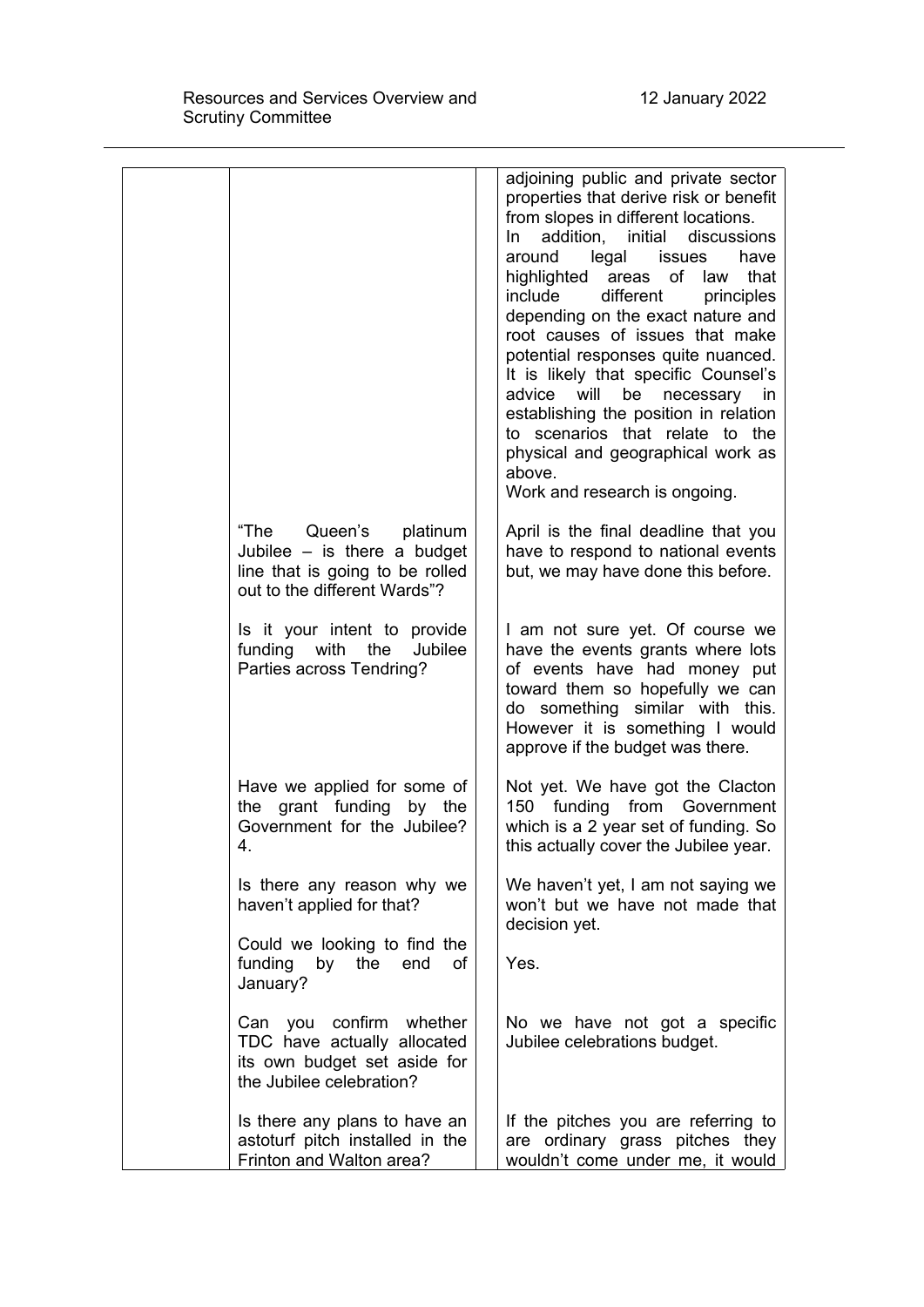|                                               |                                                                                                                                                                                                                                                                                                                                                                                                                                                                                                                                                                                                                                                                                      | be open spaces not leisure. In<br>terms of second question, yes if we<br>can get funding to do that sort of<br>thing. Like the one with Clacton<br>and we are looking are other option<br>elsewhere.<br>football<br>As<br>the<br>association want to see more of<br>this, and they have their own plan<br>in place. At this moment in time no<br>there isn't any plans for a pitch in<br>Frinton. There has been talk about<br>it, possibly joint use with the school<br>however there isn't any funding for<br>it.                                                                                                                                                                                                 |
|-----------------------------------------------|--------------------------------------------------------------------------------------------------------------------------------------------------------------------------------------------------------------------------------------------------------------------------------------------------------------------------------------------------------------------------------------------------------------------------------------------------------------------------------------------------------------------------------------------------------------------------------------------------------------------------------------------------------------------------------------|---------------------------------------------------------------------------------------------------------------------------------------------------------------------------------------------------------------------------------------------------------------------------------------------------------------------------------------------------------------------------------------------------------------------------------------------------------------------------------------------------------------------------------------------------------------------------------------------------------------------------------------------------------------------------------------------------------------------|
|                                               | Reference to your answer<br>about the<br>second<br>written<br>question with<br>regards<br>to<br>sports and leisure facility not<br>highlighted<br>been<br>the<br>in<br>highlight priorities. Concerned<br>that you stated we cannot<br>include everything that<br><b>is</b><br>important within the priorities.<br>How do you grade importance<br>because sports and leisure is<br>an important key feature of<br>our local plan? In terms of<br>corporate investment plan can<br>you say what would be being<br>looked<br>at for<br>sports and<br>leisure facilities? If it is not<br>included in highlight priorities<br>would it be included in the<br>corporate investment plan? | Sports and Leisure facilities are not<br>a statutory requirement and it is<br>something we should do for the<br>people that live in Tendring. In<br>terms of future investment we are<br>already there with what is going on<br>in Clacton which is still in the future.<br>Still waiting for this to happen as<br>Covid has caused it to move slowly.<br>Similar to the Skate park and the<br>potential in Harwich as well. We<br>don't know what will happen in<br>places like Brightlingsea in terms of<br>what<br>funding<br>may<br>become<br>available. At this point in time we<br>don't know but we are always<br>towards<br>funding<br>working<br>and<br>getting more things built and more<br>things done. |
| Cllr.<br><b>Newton</b><br>10.20am-<br>10.35am | <b>Town Centre</b><br>Renewal/Improvement<br>"Is there a long term plan for<br>our town centres? i.e.<br>Clacton, Harwich,<br>Brightlingsea, Frinton,<br>Manningtree<br>How long are we going to<br>hold on to monies that have<br>been identified for<br>match/contribution to any<br>funding applications instead<br>of going ahead with specific<br>parts of said projects that will                                                                                                                                                                                                                                                                                              | Our Levelling Up Fund bid put<br>forward improvements to Clacton<br>town centre. Funding running into<br>the tens of millions is of course<br>highly competitive and while the bid<br>was not ultimately successful, it<br>was strong enough to reach the<br>short list that went before ministers.<br>We<br>awaiting<br>the<br>delayed<br>are<br>publication of the Levelling Up<br>White Paper to see the timeline for<br>any application to future rounds of<br>funding.                                                                                                                                                                                                                                         |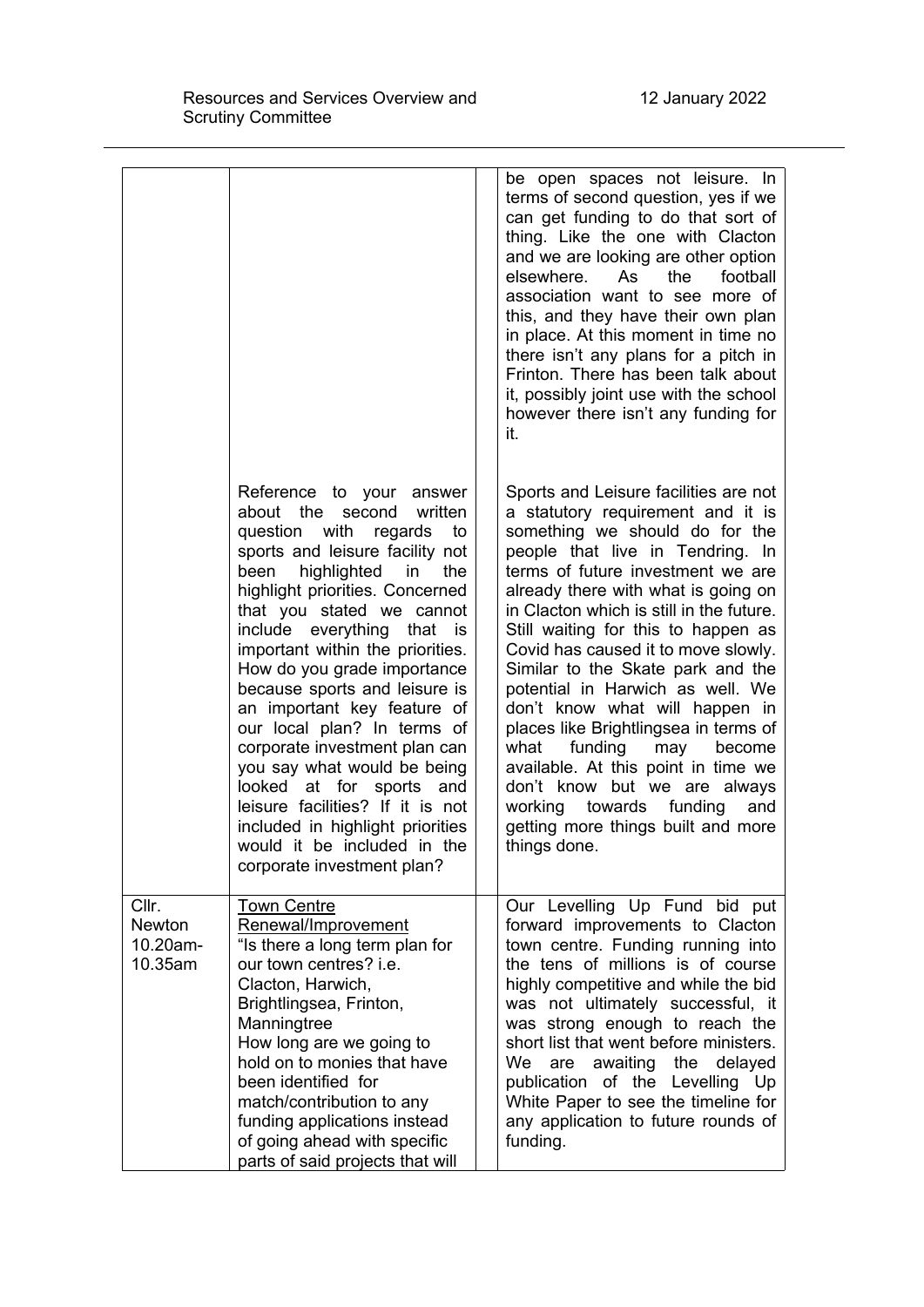| make a difference"?                                                                                                                                                                   |                                                                                                                                                                                                                                                                                                                                                                                                                                                                                                                                                                                                                                                                                                                                                                                                                                                                                    |
|---------------------------------------------------------------------------------------------------------------------------------------------------------------------------------------|------------------------------------------------------------------------------------------------------------------------------------------------------------------------------------------------------------------------------------------------------------------------------------------------------------------------------------------------------------------------------------------------------------------------------------------------------------------------------------------------------------------------------------------------------------------------------------------------------------------------------------------------------------------------------------------------------------------------------------------------------------------------------------------------------------------------------------------------------------------------------------|
| "How many more failed bids<br>would it take to trigger this"?                                                                                                                         | We have also made good progress<br>with our Local Plan which allows<br>more flexibility for businesses and<br>changes of use in all of our Town<br>Centres to help keep them vibrant<br>and to help tackle issues around<br>vacant property.                                                                                                                                                                                                                                                                                                                                                                                                                                                                                                                                                                                                                                       |
| With regards to the Freeport<br>East, are there any priority<br>plans in place and whether<br>there is any budget or any<br>funding that needs to<br>be<br>allocated to that project? | The next levelling up fund has to go<br>in, in March. We are just waiting for<br>them to tell us. Everything we do<br>really depends on what the port<br>Felixstowe do with their section and<br>what they are deciding to do with<br>Bathside Bay. When we get the<br>next paper that goes in for the<br>funding we also need to work out<br>where they are going. They are<br>talking to various green projects<br>and that will possibly be the first<br>thing that will go into Bathside Bay.                                                                                                                                                                                                                                                                                                                                                                                  |
| Do the officers have enough<br>resource on this project?                                                                                                                              | There is resource to get the project<br>up and running and there has been<br>resource to the lead authority<br>where their project coordinator is<br>pulling that together. There<br>is<br>resource coming from Government<br>to support this project and we are<br>putting into that from the economic<br>growth<br>under Cllr Mary<br>team<br>Newton. When the project is able to<br>come forward and the project is<br>will<br>successful it<br>then<br>itself<br>generate income back to then put<br>into the regeneration projects itself.<br>So the key thing is to get the final<br>business case through and to get<br>that agreed by Government for the<br>port to bring forward the clean<br>energy hub. So the focus for the<br>next 3 months is working with those<br>partners. We<br>have<br>got<br>- a<br>programme of activity underway<br>and resources behind it. |
| Can you confirm that currently<br>enough<br>officer<br>have<br>you                                                                                                                    | Yes.                                                                                                                                                                                                                                                                                                                                                                                                                                                                                                                                                                                                                                                                                                                                                                                                                                                                               |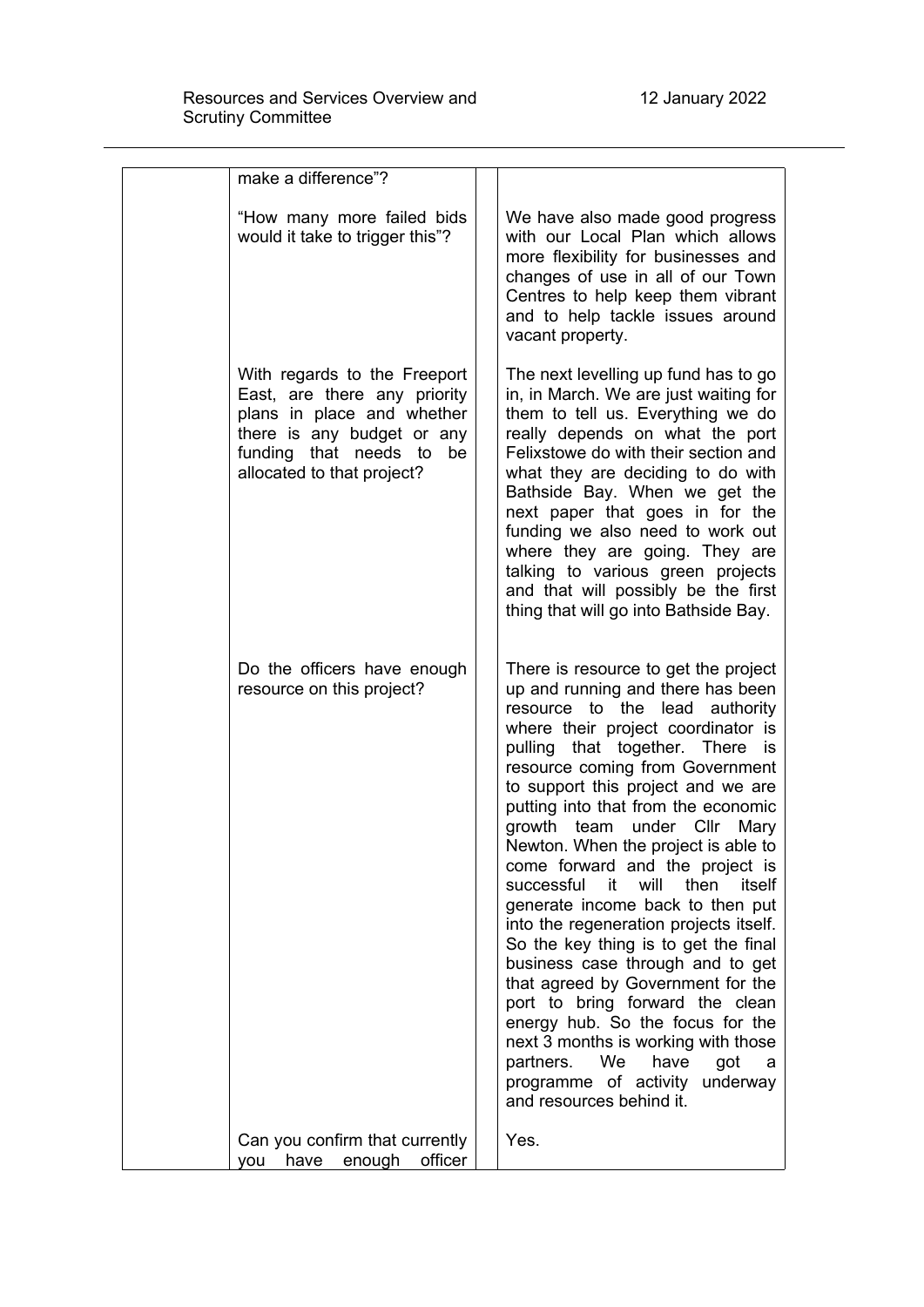| support right now to work on<br>that project?                                                                                                                                                                                                                            |                                                                                                                                                                                                                                                                                                                                                                                                                                                      |
|--------------------------------------------------------------------------------------------------------------------------------------------------------------------------------------------------------------------------------------------------------------------------|------------------------------------------------------------------------------------------------------------------------------------------------------------------------------------------------------------------------------------------------------------------------------------------------------------------------------------------------------------------------------------------------------------------------------------------------------|
| Explain exactly what<br>the<br>levelling up programme is,<br>currently how much money is<br>in the budget external of bids<br>being put forward<br>and<br>whether or not we have a<br>business case and costings<br>for other areas we<br>have<br>outside the free port? | Our levelling up fund bid that we<br>put forward unfortunately there was<br>just not sufficient money, we did<br>not succeed in our bid so we had to<br>relook at what we had done and<br>submit it again.                                                                                                                                                                                                                                           |
| Do we have a programme<br>aimed at levelling up outside<br>of Government bids?                                                                                                                                                                                           | Levelling up is a broad concept, so<br>it doesn't just sit in one line it relies<br>on a whole bunch of council<br>activity. The council has put aside<br>along with the county money to<br>support external bids<br>because<br>there has significant money on the<br>table. Until the levelling up white<br>paper comes forward it's hard to<br>know whether it is worth going<br>forward just with<br>ones<br>own<br>initiatives or external ones. |
| To clarify, we are waiting in<br>the white paper, then we can<br>add our localised initiatives to<br>that white paper?                                                                                                                                                   | Yes                                                                                                                                                                                                                                                                                                                                                                                                                                                  |
| Are we not making a decision<br>on the budget that we have<br>for other projects until we<br>know exactly where we stand<br>again with the levelling up                                                                                                                  | Yes. Unfortunately I would say all<br>of the costings we have for various<br>projects have all come back and<br>are virtually double.                                                                                                                                                                                                                                                                                                                |
| project?                                                                                                                                                                                                                                                                 | The issue for the levelling up fund<br>is that we weren't successful with it.<br>I would say it's as much to do with<br>the cost and more to do with the<br>unsuccessful bid.                                                                                                                                                                                                                                                                        |
| Why are we letting the Town<br>Centre<br>be left<br>with<br>no<br>maintenance?                                                                                                                                                                                           | There are changes going on within<br>the town for example the closure of<br>mothercare and savers moving to<br>that building. As for the lights and<br>the other parts some of it is down<br>to us and some of it is down to<br>County and I think again people are<br>making strides and we are aware of<br>it. It is just finding the finances to                                                                                                  |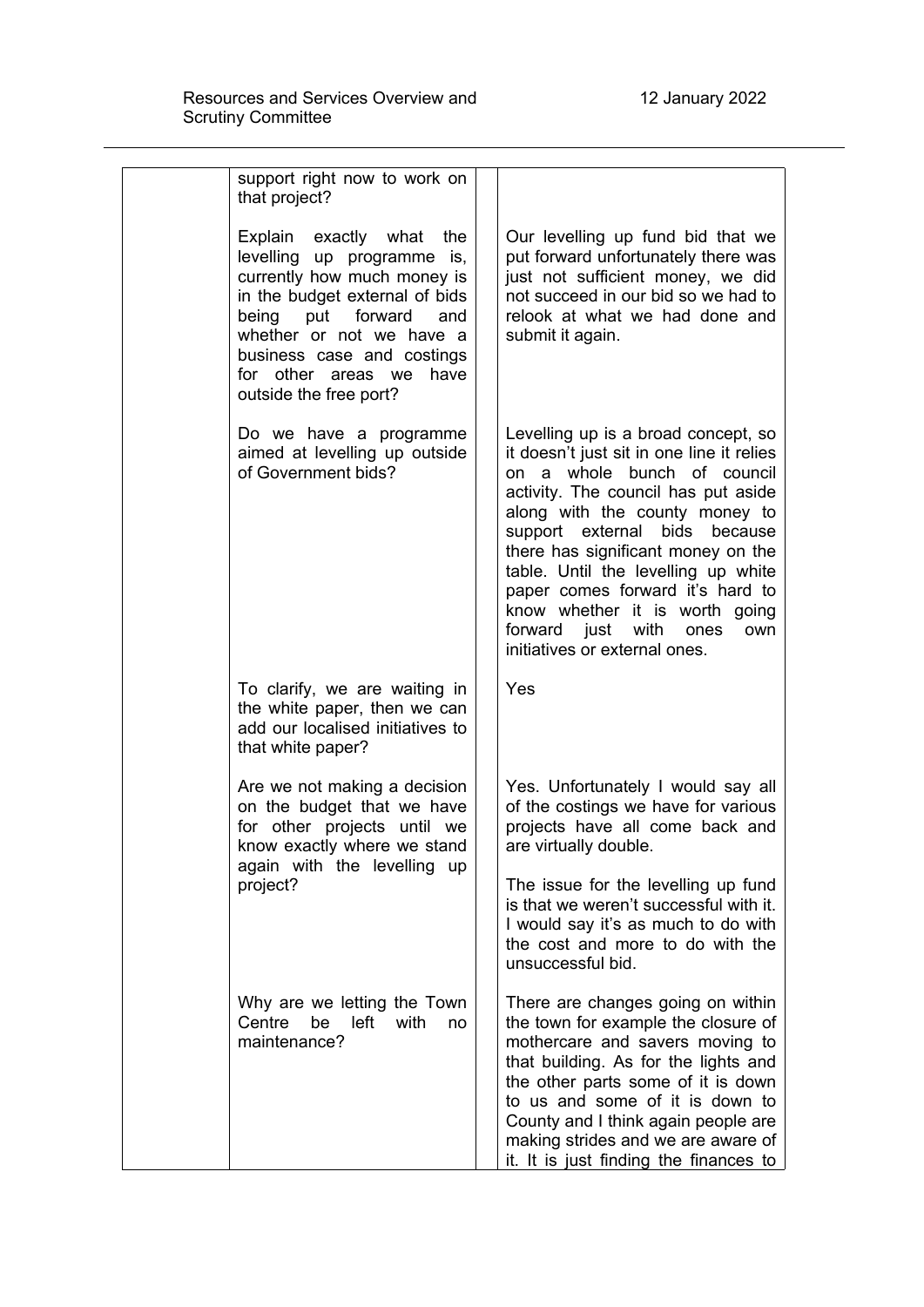| was talking about<br>the<br>L<br>lampposts that do not work<br>and the<br>trees<br>light<br>are<br>working.<br>urgency.<br>Mentioned new local<br>plan<br>which will hopefully be fully<br>adopted by the end of this<br>business<br>and<br>with<br>month. Contained within the<br>developments going<br>new local plan there are great<br>opportunities<br>for<br>local<br>and into the district.<br>business, jobs and improved<br>local economy. To maximise<br>these great new opportunities<br>are there plans to market<br>these and do we have enough<br>budget<br>and<br>set<br>resource<br>aside?<br>Cllr.<br>"I seem to recall that 200 new<br>homes were going to be built<br>Honeywood<br>10.40am-<br>in this administration $-$ how is<br>10.55am<br>that going"?<br>build<br>such<br>homes<br>within<br>administration. In our<br>Strategy adopted<br>2020<br>in<br>lifetime of the strategy.<br>Since<br>the Council's<br>Cabinet<br>build.<br><b>The</b><br>homes is yet to<br>be |  | be able to make the changes.                                                                                                                                                                                                                                                                                                                                                                                                                                                                                                                                                                                                                                                                                                               |
|---------------------------------------------------------------------------------------------------------------------------------------------------------------------------------------------------------------------------------------------------------------------------------------------------------------------------------------------------------------------------------------------------------------------------------------------------------------------------------------------------------------------------------------------------------------------------------------------------------------------------------------------------------------------------------------------------------------------------------------------------------------------------------------------------------------------------------------------------------------------------------------------------------------------------------------------------------------------------------------------------|--|--------------------------------------------------------------------------------------------------------------------------------------------------------------------------------------------------------------------------------------------------------------------------------------------------------------------------------------------------------------------------------------------------------------------------------------------------------------------------------------------------------------------------------------------------------------------------------------------------------------------------------------------------------------------------------------------------------------------------------------------|
|                                                                                                                                                                                                                                                                                                                                                                                                                                                                                                                                                                                                                                                                                                                                                                                                                                                                                                                                                                                                   |  | I will do my best to speak to those<br>and ask them if we can get<br>something done as a matter of                                                                                                                                                                                                                                                                                                                                                                                                                                                                                                                                                                                                                                         |
|                                                                                                                                                                                                                                                                                                                                                                                                                                                                                                                                                                                                                                                                                                                                                                                                                                                                                                                                                                                                   |  | I know that the regen department<br>are working very hard with local<br>the<br>forward<br>hopefully we will be able to get<br>further employment into the Town                                                                                                                                                                                                                                                                                                                                                                                                                                                                                                                                                                             |
| sites<br>potential<br>for<br>consideration<br>οf<br>to up to ten homes.<br>"Are the 20 bungalows due to                                                                                                                                                                                                                                                                                                                                                                                                                                                                                                                                                                                                                                                                                                                                                                                                                                                                                           |  | The aspiration is for 100 homes in<br>the Jaywick Sands Area and 100<br>elsewhere. It is not specifically to<br>this<br>Housing<br>we<br>indicated an aspiration to deliver<br>200 additional homes within the<br>Housing<br>Strategy was adopted in 2020 a<br>total of 29 new homes have so far<br>been added to the Council's stock<br>by way of gifting, acquisition or new<br>has<br>appropriated the disused Weeley<br>office site for housing purposes, the<br>delivery model and number of<br>formally<br>decided. The Council's<br>property<br>team has identified a further thirty<br>detailed<br>development<br>potential. The potential capacity of<br>those sites ranges from single plots<br>Dwellings on the Honeycroft site |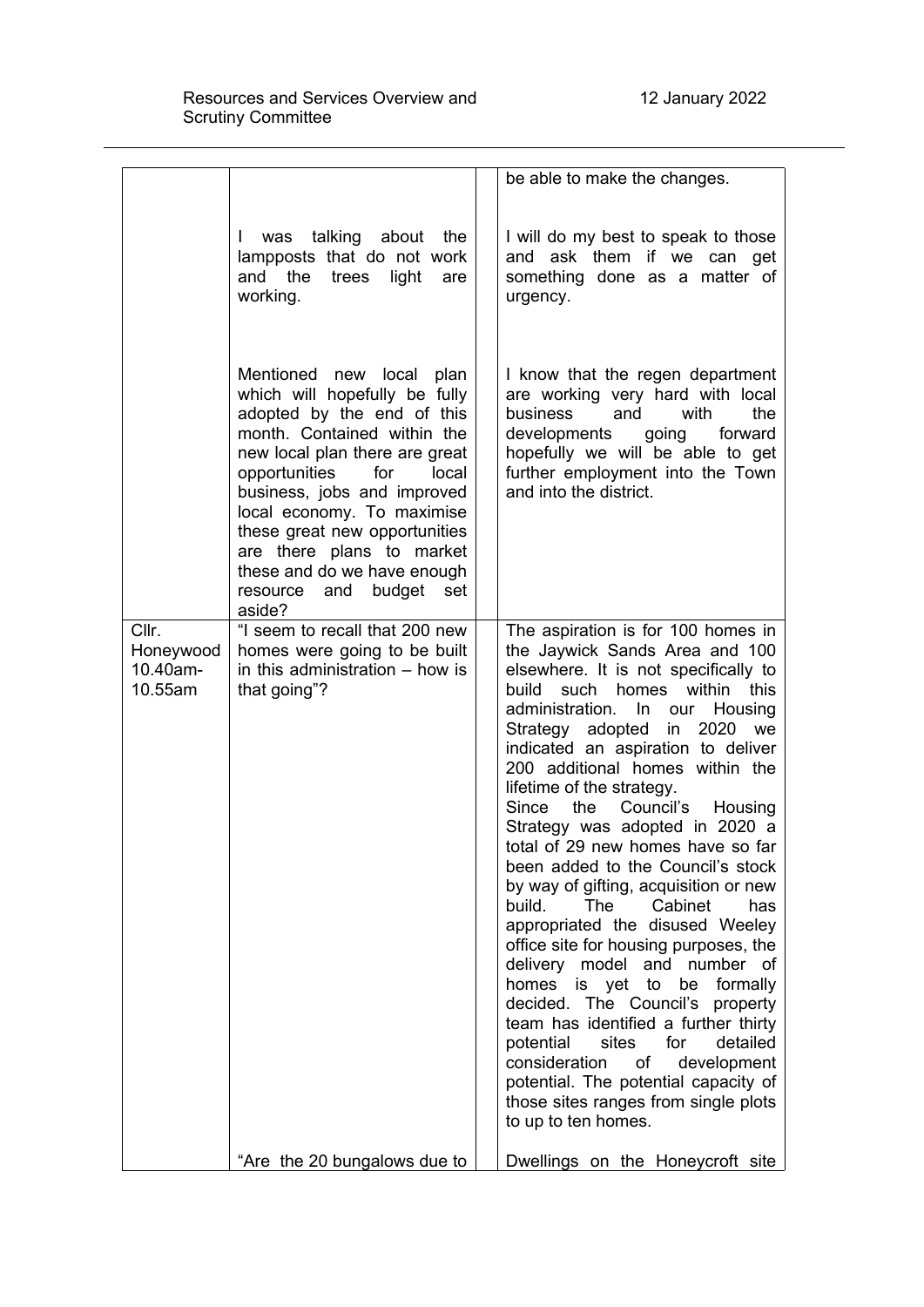| be built on the Honeycroft site<br>all for council tenants or is this<br>going to be run by a Housing<br>Association and can we be<br>assured that the development<br>will be completed before the<br>end of the year"?                                        | Council owned<br>will<br>be<br>and<br>Typically<br>managed.<br>a<br>new<br>development can take three years<br>or more to complete from the initial<br>planning stage and it was never the<br>intention that this development<br>would be completed within this<br>year. The aspiration is to complete<br>the design and build tender and<br>planning processes in order that<br>commencement<br>0f<br>the<br>development will occur during the<br>year. |
|----------------------------------------------------------------------------------------------------------------------------------------------------------------------------------------------------------------------------------------------------------------|----------------------------------------------------------------------------------------------------------------------------------------------------------------------------------------------------------------------------------------------------------------------------------------------------------------------------------------------------------------------------------------------------------------------------------------------------------|
| "Where are the other two sites<br>mentioned"?                                                                                                                                                                                                                  | The two sites that are under<br>consideration are:<br>Redundant land North of Seaview<br>Avenue Little Oakley with<br>an<br>initially assessed capacity of twelve<br>units (subject to detail design and<br>planning)<br>Redundant Garage site at Fernlea<br>Road Harwich with an<br>initially<br>assessed capacity of five units<br>(subject to detail design<br>and<br>planning)                                                                       |
| "How many properties will be<br>will be delivered on them -<br>given 10 will be council<br>homes we are looking circa                                                                                                                                          | In total these sites could deliver 17<br>new homes.                                                                                                                                                                                                                                                                                                                                                                                                      |
| <b>Jaywick Sands Place Plan</b><br>"Long term strategic plan???<br>Wasn't this already done<br>when various funding was<br>applied for or was it a short<br>term strategy, I seem to<br>remember pictures of Miami-<br>style developments along the<br>front"? | There has not yet been, certainly in<br>recent years, a long term strategic<br>plan for Jaywick Sands. There<br>been previous planning<br>have<br>applications<br>for small<br>scale<br>development which is possibly<br>where you have seen pictures or<br>artists impressions of alternative<br>types of housing.                                                                                                                                      |
| "Will the building of 100 (of<br>the 200) new homes still be<br>included and who will<br>be<br>delivering them"?                                                                                                                                               | The plan will include references to<br>the development of land in Jaywick<br>Sands. It will not specify who will be<br>delivering them but will provide a<br>mechanism for potential developers                                                                                                                                                                                                                                                          |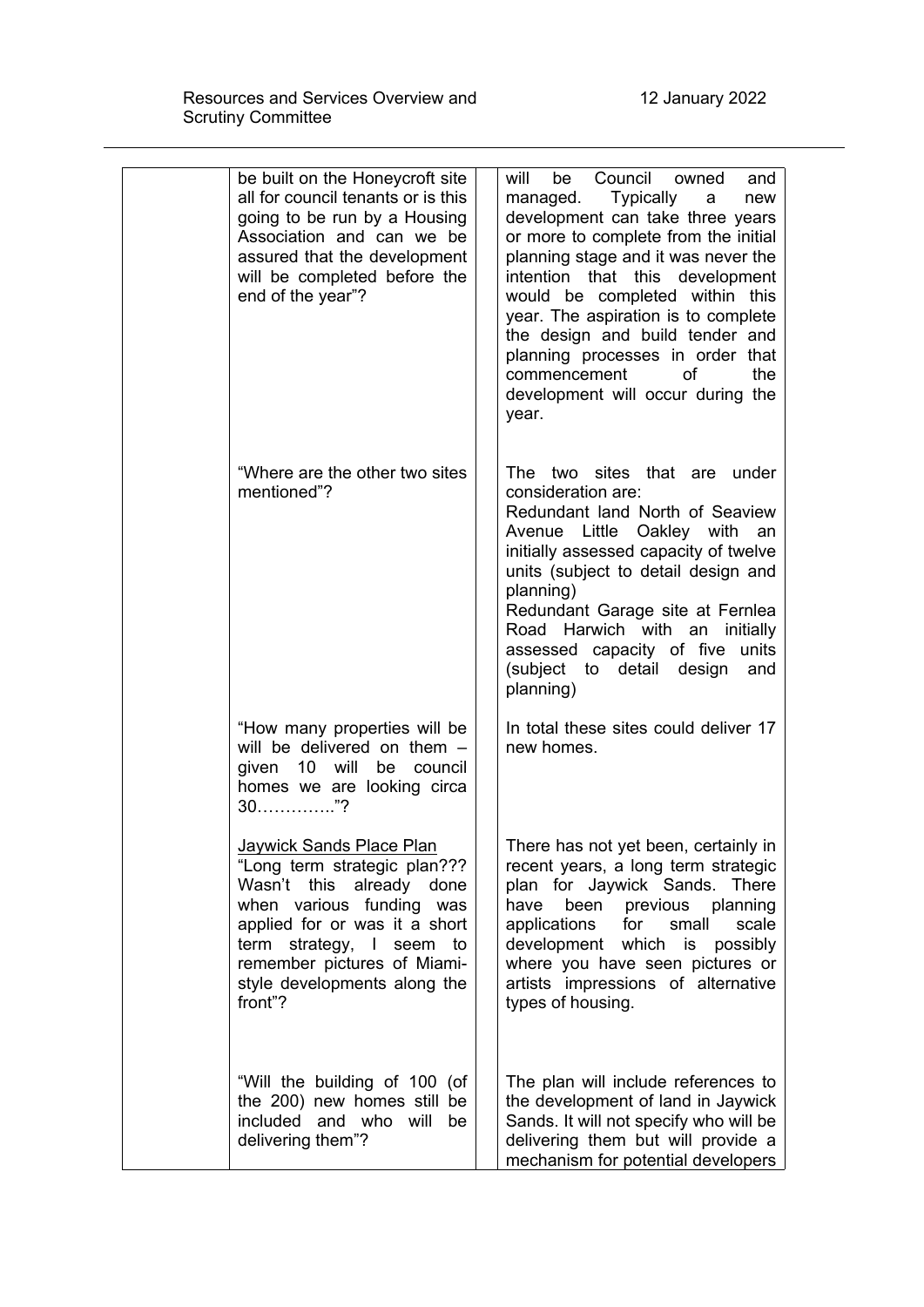|                                                                                                                                                                                                                                                                                                                                                                                                                                      | to present proposals.                                                                                                                                                                                                                                                                                                                                                                                                                                                                                                                                                                                                                                                                                                                                        |
|--------------------------------------------------------------------------------------------------------------------------------------------------------------------------------------------------------------------------------------------------------------------------------------------------------------------------------------------------------------------------------------------------------------------------------------|--------------------------------------------------------------------------------------------------------------------------------------------------------------------------------------------------------------------------------------------------------------------------------------------------------------------------------------------------------------------------------------------------------------------------------------------------------------------------------------------------------------------------------------------------------------------------------------------------------------------------------------------------------------------------------------------------------------------------------------------------------------|
| "Whilst<br>I understand<br>the<br>concept of building and selling<br>new homes in Jaywick Sands<br>to encourage investment, it<br>seems that the concept in this<br>case is failing so how long<br>before the unsold new homes<br>are considered for rent"?                                                                                                                                                                          | The new homes in Jaywick Sands<br>were built with the benefit of a<br>starter homes grant from Homes<br>England. We are currently in<br>dialogue with Homes England<br>around alternative options for the<br>five starter homes that have not yet<br>been sold. I am open to the<br>possibility of renting the homes in<br>some way and once a preferred<br>option has been found will bring a<br>report to Cabinet for discussion and<br>approval.                                                                                                                                                                                                                                                                                                          |
| "Improving housing conditions<br>- are you compiling a register<br>of private landlords?<br>(Something that should be<br>Tendring wide and could<br>contribute in a small way if<br>such landlords were charged<br>a small fee)".                                                                                                                                                                                                    | We are not compiling a register of<br>private landlords beyond the details<br>that are already used by<br>our<br>homelessness service. I do not<br>believe that a register of landlords<br>on its own is likely to improve<br>housing conditions. We have a very<br>effective Private Sector Housing<br>service who work to improve poor<br>housing in the private rented sector<br>through both informal and formal<br>engagement with landlords.                                                                                                                                                                                                                                                                                                           |
| "In<br>previous<br>this<br>years<br>Committee has argued that<br>monies be retained in the<br>HRA for capital investment in<br>the Council's existing stock.<br>Do you feel the level of<br>maintenance in the proposed<br>budget is sufficient given that<br>in 2020/21 and in 2021/22 we<br>had to pause or curtail works<br>on the stock due to the rising<br>cost of those works in those<br>years compared with the<br>budget"? | We have increased the budget for<br>2022/23 by £222k to reflect rising<br>prices and demands on the service.<br>Whilst it is difficult to accurately<br>project likely spend during the year<br>the revised budget is considered<br>sufficient. A budget has also been<br>included for a Stock Condition<br>Survey, with a budget of £100k, the<br>results of which will assist in setting<br>future budgets. These proposals<br>will be presented to the Chair of the<br>Council's Tenants' Panel on 19th<br>January for consultation with the<br>Tenant's panel for their approval.<br>Our housing repairs team have<br>been taking action to reduce voids<br>costs and times with the objective<br>of minimising the overall impact on<br>the HRA budget. |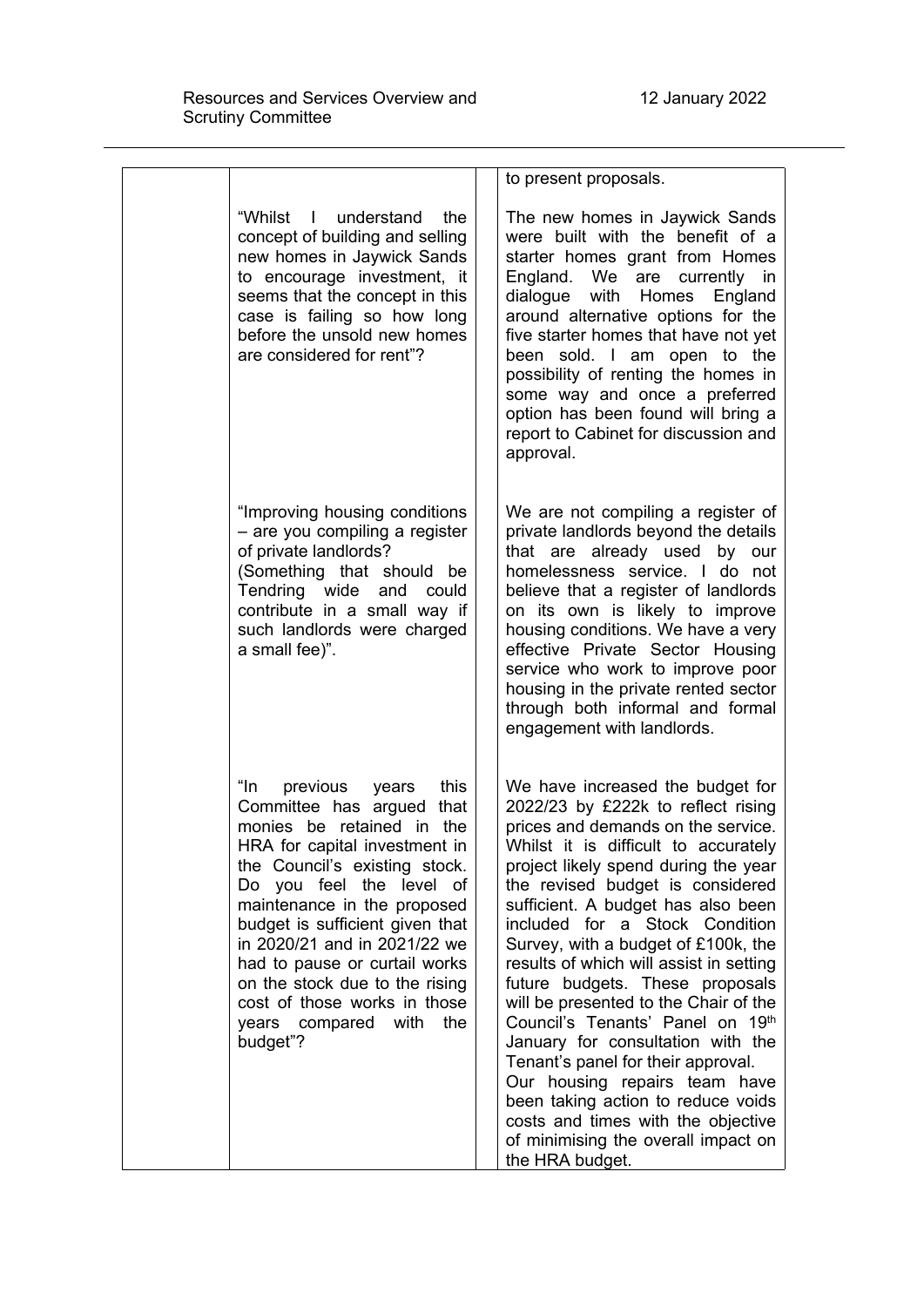| Specifically looking at the 20<br>bungalows in Honeycroft that<br>are planned. Would these be<br>subject to right to buy and<br>does that move the goalpost<br>in terms of how many homes<br>the council is building?                                          | Honeycroft did have a sheltered<br>housing scheme on the side and<br>what we're looking at is a sheltered<br>housing scheme in name but not as<br>you know it. Looking at<br>the<br>possibility<br>οf<br>series<br>οf<br>a<br>independent bungalows with the<br>possibility of a separate building<br>that looks like a bungalow that is<br>used for administration, visits by<br>nurses, etc. But it will blend in with<br>the rest of the site. I don't know if it<br>will be subject to right to buy, there<br>is a possibility it wouldn't. We<br>cannot deliberately avoid the right<br>to buy.                                                                                              |
|----------------------------------------------------------------------------------------------------------------------------------------------------------------------------------------------------------------------------------------------------------------|---------------------------------------------------------------------------------------------------------------------------------------------------------------------------------------------------------------------------------------------------------------------------------------------------------------------------------------------------------------------------------------------------------------------------------------------------------------------------------------------------------------------------------------------------------------------------------------------------------------------------------------------------------------------------------------------------|
|                                                                                                                                                                                                                                                                | For the second question, we did<br>have Cabinet officials from London<br>down and talked about a white<br>paper for this that is due out this<br>year on housing. So what we tried<br>to do was put forward suggestions<br>rather than just asking for money.<br>One of those was a suspension of<br>right to buy for an extended period.                                                                                                                                                                                                                                                                                                                                                         |
| What is the timescale on right<br>to buy? (Do you have to be<br>there for a certain amount of<br>years before) and in terms of<br>right to buy holiday, is this<br>council talking to the relevant<br>Government department to<br>possibly bring this forward? | The timescale to focus on is the<br>cost flaws. So if we build a<br>property, the tenant meeting the<br>criteria can buy that house from the<br>day that it's built. The cost flaw<br>means that they would want to<br>discounts applied and then add on<br>the cost it has taken to build it, it<br>means it would cost more than they<br>would want to pay for it in year 1.<br>That cost flaw diminishes over the<br>course of 15 years. So what we<br>have spoken to government about<br>is extending that cost flaw to over<br>30 years which is the length of the<br>HRA business plan. So the idea is<br>the rental costs of 30 years mean<br>the house will have then paid for<br>itself. |
| What sort of time period then                                                                                                                                                                                                                                  | I haven't put a timescale on it, it is                                                                                                                                                                                                                                                                                                                                                                                                                                                                                                                                                                                                                                                            |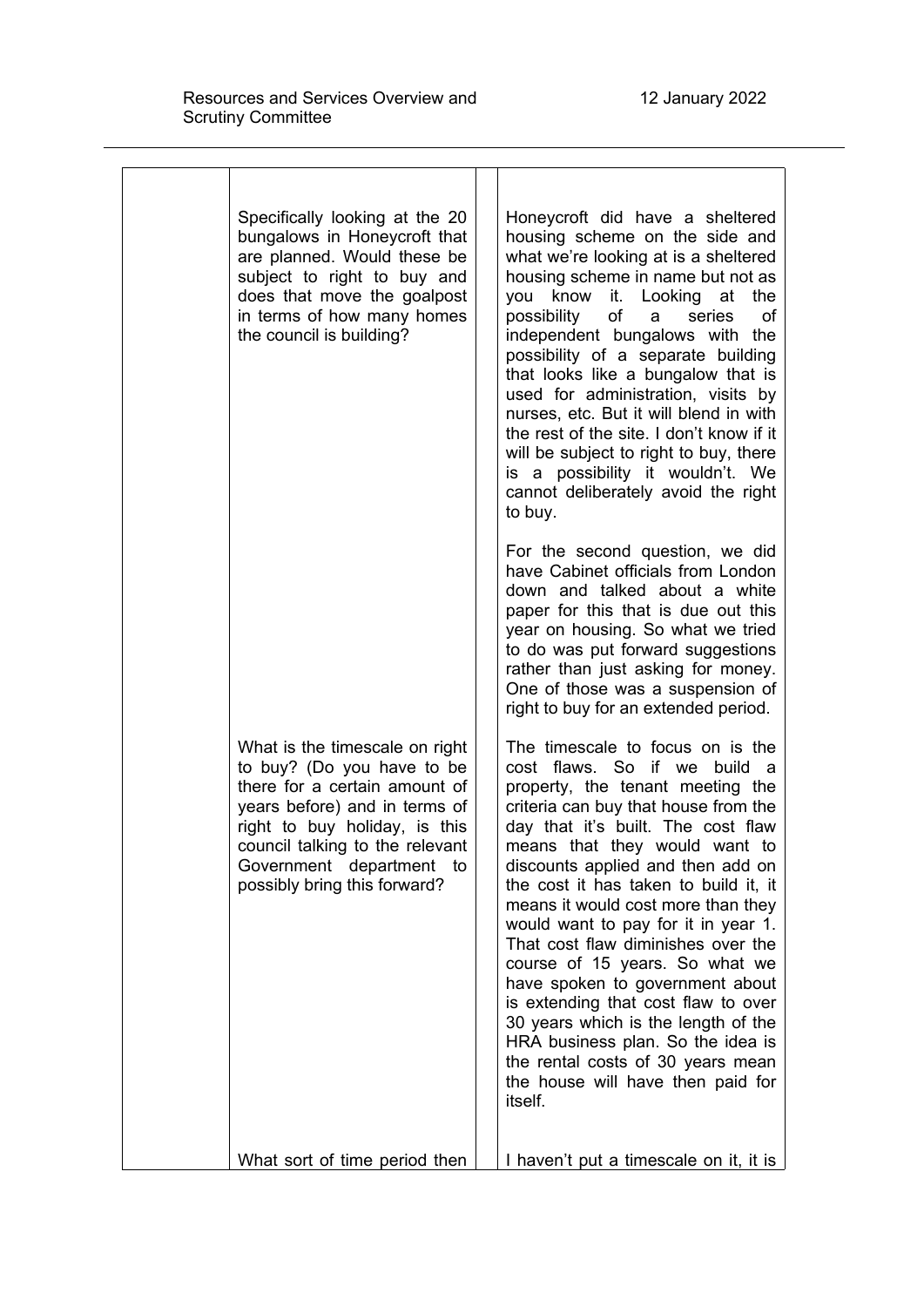|              | for this holiday period?                                                                                                                                                                                                                                                                                                                                                                                                                                                                                                                                                                                                              | an extended period of time.                                                                                                                                                                                                                                                                                                                                                                                                                                                                                                                                                                                                                                                                                                                                                                                                                        |
|--------------|---------------------------------------------------------------------------------------------------------------------------------------------------------------------------------------------------------------------------------------------------------------------------------------------------------------------------------------------------------------------------------------------------------------------------------------------------------------------------------------------------------------------------------------------------------------------------------------------------------------------------------------|----------------------------------------------------------------------------------------------------------------------------------------------------------------------------------------------------------------------------------------------------------------------------------------------------------------------------------------------------------------------------------------------------------------------------------------------------------------------------------------------------------------------------------------------------------------------------------------------------------------------------------------------------------------------------------------------------------------------------------------------------------------------------------------------------------------------------------------------------|
|              | Weeley is now vacant, what<br>reassurances have we got<br>that this is either going to be<br>sold on as a private deal, or<br>the demolition of it?                                                                                                                                                                                                                                                                                                                                                                                                                                                                                   | I believe this will either come under<br>Cllr Guglielmi or Cllr Stock. I do<br>know Cllr Stock would like the<br>building demolished as soon as<br>possible.                                                                                                                                                                                                                                                                                                                                                                                                                                                                                                                                                                                                                                                                                       |
| Cllr. Talbot | "Under the Climate Change<br>Action Plans for 2022/23 it is<br>stated 'In particular,<br>the<br>Council will focus on electric<br>vehicle<br>charging<br>infrastructure,<br>and<br>the<br>consideration<br>of<br>opportunities for solar,'Can<br>the portfolio holder expand on<br>the proposals for extending<br>EV charging infrastructure<br>across Tendring in terms of<br>numbers and locations<br>of<br>charging points, resources<br>required, and<br>timescales.<br>Could a specific reference be<br>made to proposals for the<br>ward of Brightlingsea which at<br>the moment has zero public<br>charging points available"? | The Council proposes to focus<br>initially on Council owned car parks<br>where it has control and the ability<br>to carry out installations. It is<br>proposed initially to focus initially<br>on areas where demand supports<br>shorter term activity and to install<br>technology over time and to match<br>evolution in the methods available.<br>can't comment directly on<br>Brightlingsea at present but it is the<br>intention of the officer team to<br>install according to needs and that<br>does suggest that provision in all<br>parts of the district will be made.<br>Additionally<br>market<br>and<br>technological evolution will evolve<br>solutions for denser residential and<br>on street settings. The Council will<br>seek to deploy such solutions when<br>appropriate.                                                     |
|              | "Could he also expand<br>on<br>what<br>meant<br>is<br>by<br>'consideration<br>of<br>the<br>opportunities<br>for solar'<br>in.<br>terms of application to council<br>properties, power generation<br>support for<br>residents<br>and<br>across Tendring"?                                                                                                                                                                                                                                                                                                                                                                              | is potential to deliver<br>There<br>photovoltaic microgeneration<br>on<br>Council owned housing. A number<br>of delivery models are available<br>ranging from no capital investment<br>where<br>a funder and installer<br>partnership install equipment free<br>initially but in expectation of selling<br>electricity to tenants and<br>any<br>surplus to the grid. At the other<br>extreme,<br>the<br>Council<br>could<br>purchase and install the equipment<br>and<br>from<br>itself<br>benefit<br>any<br>either<br>revenues. In<br>the<br>case<br>Council and environment would<br>benefit from the<br>emissions<br>reduction. It is proposed to carry<br>out a detailed analysis of the<br>options in order to ensure that a<br>delivery model that benefits tenants<br>well<br>as<br>the<br>Council<br>as<br>and<br>environment are optimal. |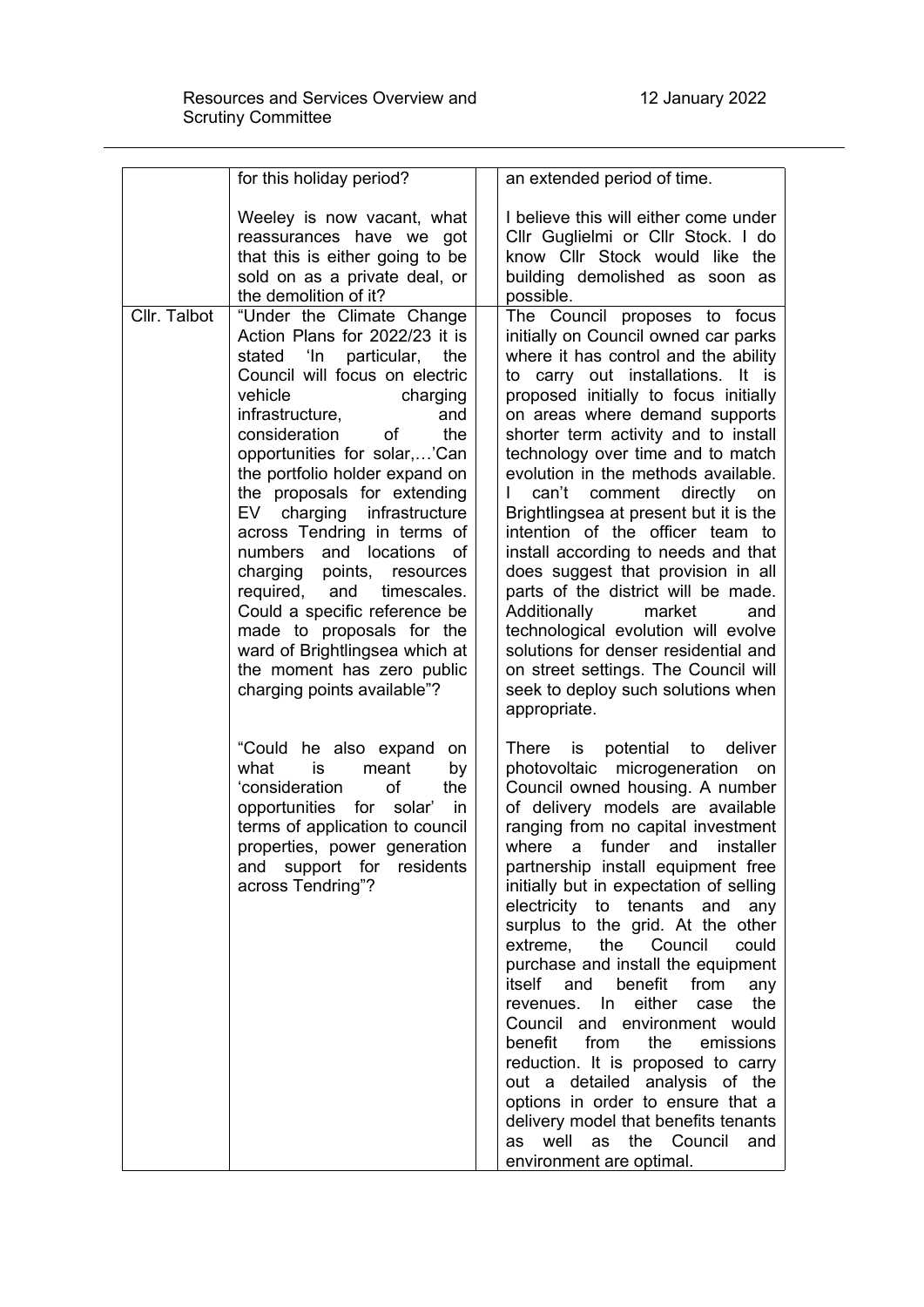| "Are we prioritising vehicle<br>charging over solar panels on<br>the council's buildings"?                                                                                                                                                                | Yes. There is growing demand for<br>electric vehicle charging as I have<br>mentioned whereas the advice<br>detailed<br>following<br>survey<br>and<br>external advice is to focus initially<br>on reduction in demand in relation<br>to Council buildings with potential<br>generation<br>options<br>to<br>be<br>considered at a later stage.                                                                                                                                                                                                                                                                                                                                                                                                                                                                   |
|-----------------------------------------------------------------------------------------------------------------------------------------------------------------------------------------------------------------------------------------------------------|----------------------------------------------------------------------------------------------------------------------------------------------------------------------------------------------------------------------------------------------------------------------------------------------------------------------------------------------------------------------------------------------------------------------------------------------------------------------------------------------------------------------------------------------------------------------------------------------------------------------------------------------------------------------------------------------------------------------------------------------------------------------------------------------------------------|
| "What<br>electric<br>vehicle<br>charging are we looking at $-$<br>standard<br>i.e. rapid,<br>and<br>where? Do<br>we<br>have<br>an<br>estimate of costs? How many<br>and where? How far along are<br>we with using electric vehicles<br>for our services"? | I've mentioned already that the<br>initial focus will be on car parks. It<br>is likely that practical and economic<br>factors tend towards the larger car<br>in town<br>locations,<br>parks<br>with<br>options on precise location, number<br>and capacity yet to be determined<br>The officer team is working closely<br>with an external advisor in order to<br>optimise<br>equipment,<br>location,<br>charging and funding decisions will<br>be optimised. The Council currently<br>operates<br>electric<br>one<br>van.<br>Technology does not presently lend<br>itself to plant or lorries such as<br>refuse collection vehicles.<br><b>The</b><br>wider<br>roll<br>of<br>out<br>greener<br>technologies to the owned and<br>contracted fleet is identified for later<br>stages in the delivery programme. |
| "Given the soaring costs of<br>gas and electricity are we<br>looking to install solar panels<br>on all/ay of the council's<br>buildings? Has there been<br>any research into how much<br>this would be likely to cost<br>and how long it would take"?     | I've mentioned that the advice is to<br>begin by reducing energy use and<br>demand, a Fabric First approach.<br>Generation options naturally fall for<br>consideration<br>demand<br>once<br>IS<br>reduced<br>and<br>technology<br>and<br>delivery options further mature.                                                                                                                                                                                                                                                                                                                                                                                                                                                                                                                                      |
| "Commitments about<br><b>Environmental service</b><br>delivery:-<br>Given<br>there<br>are<br>new<br>regulations<br>(coming)<br>from<br>government with regard to                                                                                          | Waste handling and reduction are<br>key parts of any environmental<br>strategy. The team is fully aware of<br>government<br>policy<br>changes,<br>County-wide strategy and issues<br>arising<br>from<br>the circumstances<br>Mechanical<br>around<br>the<br>and                                                                                                                                                                                                                                                                                                                                                                                                                                                                                                                                                |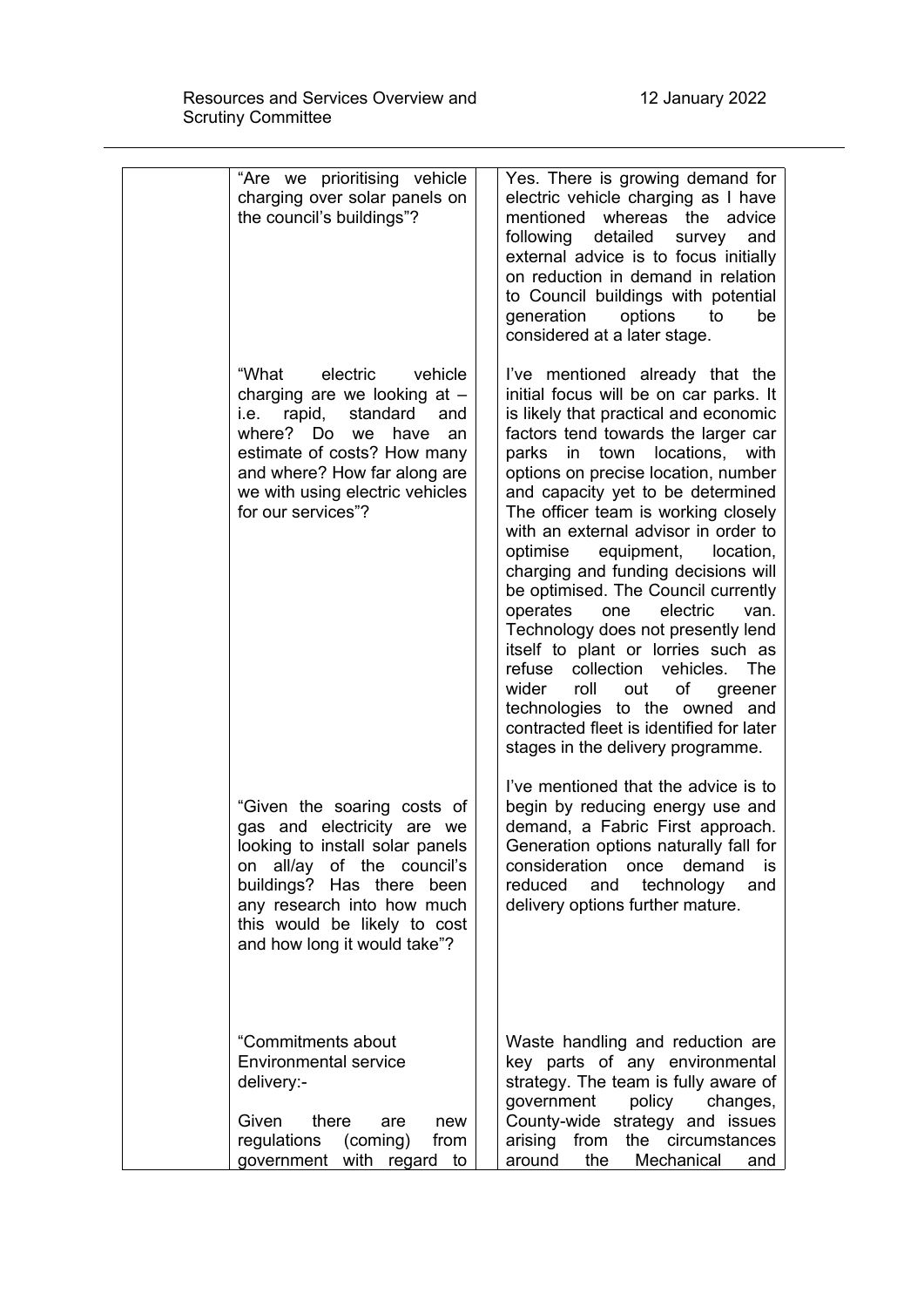|  | waste and recycling collection<br>together with the developing<br>County<br>Municipal<br>Waste<br>Strategy, why is this a priority<br>when much of it is outside our<br>control OR Is there scope for<br>us to bring the service in-<br>house"?                                                                                                                                                                                                                                                                                                                                                                  | Biological Treatment plant. A key<br>plank of proposed activity is to<br>react to these changes, to take<br>forward the service but also having<br>regard to the financial costs to the<br>district and its residents.<br>Bringing the service in-house would<br>large investment in<br>require a<br>equipment, staff and facilities. It is<br>not currently proposed.                                                                                                                                                                                                                                                                                                                                                                                                                                    |
|--|------------------------------------------------------------------------------------------------------------------------------------------------------------------------------------------------------------------------------------------------------------------------------------------------------------------------------------------------------------------------------------------------------------------------------------------------------------------------------------------------------------------------------------------------------------------------------------------------------------------|-----------------------------------------------------------------------------------------------------------------------------------------------------------------------------------------------------------------------------------------------------------------------------------------------------------------------------------------------------------------------------------------------------------------------------------------------------------------------------------------------------------------------------------------------------------------------------------------------------------------------------------------------------------------------------------------------------------------------------------------------------------------------------------------------------------|
|  | Poor state of repair of our<br>football pitches over in Frinton<br>and Walton, as referred from<br>Councillor Porter earlier.                                                                                                                                                                                                                                                                                                                                                                                                                                                                                    | I am not aware of anything.                                                                                                                                                                                                                                                                                                                                                                                                                                                                                                                                                                                                                                                                                                                                                                               |
|  | Given the recent problems<br>with<br>we've<br>had<br>energy<br>providers going to the wall,<br>could the PFH give<br>any<br>assurances that in the event<br>of<br>private companies<br>providing energy to council<br>tenants<br>the<br>relevant<br>safeguards would be in place<br>to protect those tenants, and<br>the relevant clauses will be<br>inserted to ensure the tenants<br>aren't held hostage to the<br>high charges that private<br>inflict?<br>companies<br>With<br>regards to green technology<br>being introduced would it be<br>possible for PFH to give some<br>idea of costings and effects? | After my last statement of the<br>council meeting I was<br>asked<br>questions similar to that and I did<br>make enquiries to the answers to<br>that and there is still discussion<br>going on, there are such a variety<br>of ways. Reports of alternatives are<br>being considered, discussions with<br>contractors offering various things<br>such as free installation with quid<br>pro quos. There isn't a firm policy<br>on the issue at the moment, rest<br>assured the matter will be taken<br>account of and directly arising from<br>your comment today I will have a<br>conversation with Tim R Clarke<br>who deals with most of this in our<br>housing area and seek<br>some<br>assurance that any policy that is<br>eventually put to us does include<br>some kind of control for the tenant. |
|  | Can we have some sort of<br>costings for the green policy?                                                                                                                                                                                                                                                                                                                                                                                                                                                                                                                                                       | The cost was published in the<br>original report but it was estimated<br>that by consultants that it would<br>cost us £7.5 million to do what was<br>in the report that was made to<br>council. There has not<br>been<br>another figure quoted since then.                                                                                                                                                                                                                                                                                                                                                                                                                                                                                                                                                |
|  | Can you ask if we are going<br>to receive any revenue back                                                                                                                                                                                                                                                                                                                                                                                                                                                                                                                                                       | I don't know the detail but in<br>achieving<br>climate<br>change                                                                                                                                                                                                                                                                                                                                                                                                                                                                                                                                                                                                                                                                                                                                          |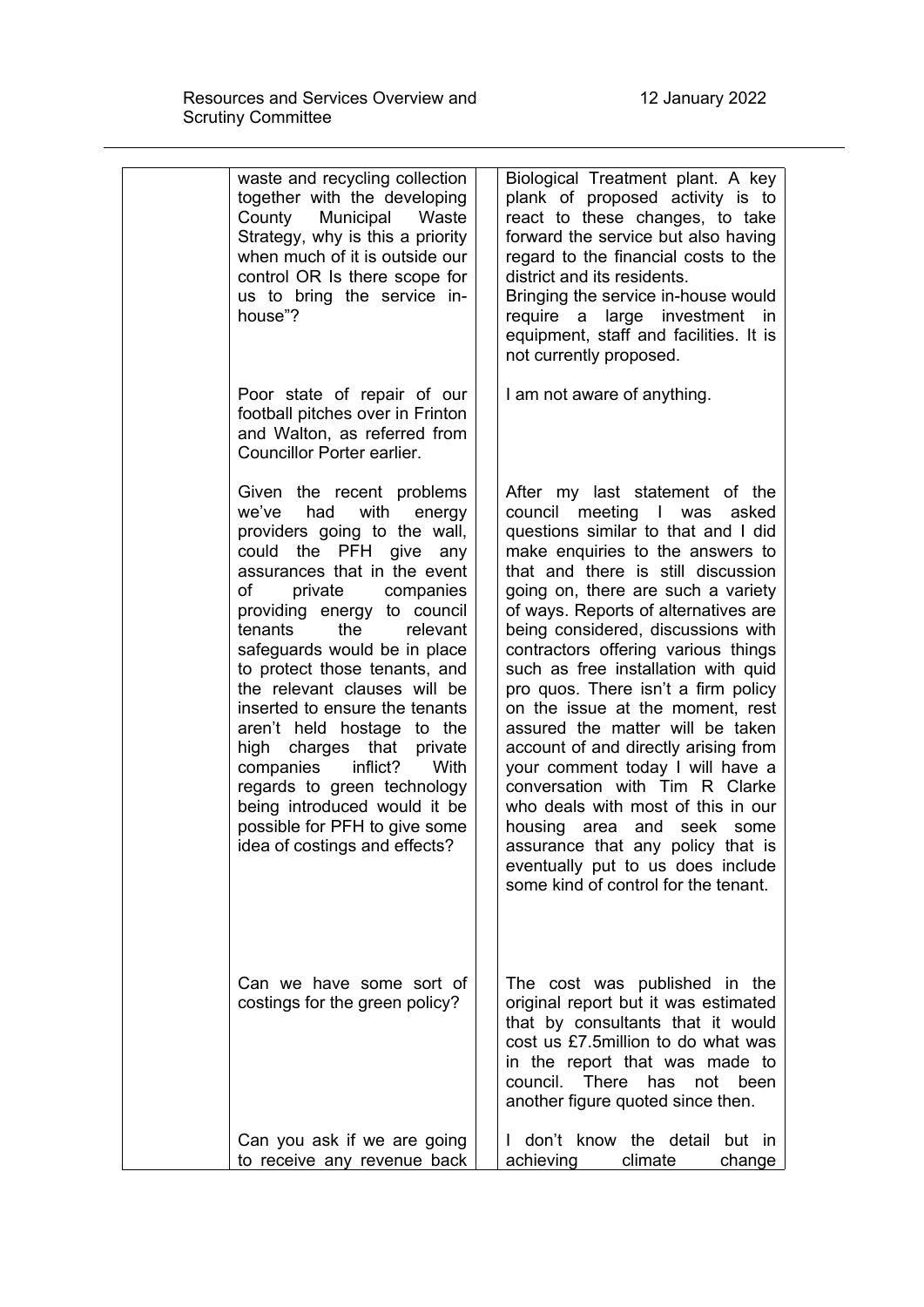| from that figure?                                                                                                                                                                                                                                                                                                      | objectives is going to cost money.<br>There will be some savings, for<br>example it's unlikely the electric<br>charge for cars will be high as fuel.                                                                                                                                                                                                                                                                                                       |
|------------------------------------------------------------------------------------------------------------------------------------------------------------------------------------------------------------------------------------------------------------------------------------------------------------------------|------------------------------------------------------------------------------------------------------------------------------------------------------------------------------------------------------------------------------------------------------------------------------------------------------------------------------------------------------------------------------------------------------------------------------------------------------------|
| Ground staff, mostly the<br>conditions of pitches is good<br>but there has been a few<br>about<br>comments<br>staff<br>numbers being reduced. Is<br>the budget satisfactory to<br>provide us s with<br>the<br>resources that we require to<br>of<br>the<br>keep<br>top<br>on<br>maintenance<br>οf<br>these<br>pitches? | The maintenance of the pitches<br>would not be in my Portfolio<br>however the vehicles would be. I<br>have had no comment that the<br>provision is inadequate. I have<br>insisted when we replace any<br>vehicle we talk to either the<br>company we are purchasing them<br>from or the person we are hiring<br>them from that we will be looking<br>for electrical alternatives.                                                                          |
| Clarity of which Portfolio<br>football pitches will fall under?                                                                                                                                                                                                                                                        | It does fall under open spaces but I<br>haven't had any reports back from<br>the head of service that there are<br>any issues with staffing in relation<br>pitches<br>or open<br>to<br>space<br>maintenance.                                                                                                                                                                                                                                               |
| Have we got a plan for<br>electrical<br>vehicle<br>infrastructure in the next 12<br>months and will that<br>be<br>allocated resources within the<br>corporate investment plan?                                                                                                                                         | Consultants are being engaged to<br>look at our area. We need to know<br>sort of charging we want, what the<br>availability is of power, so all of<br>these are under consideration.<br>There is a government scheme that<br>makes grants to authorities for<br>building car parks in places, it's not<br>enormous amounts of money but in<br>total you can have a maximum of<br>40 places in your location. There is<br>no specific answer at the moment. |
| Is there any considerations in<br>the budget for another dog<br>warden?                                                                                                                                                                                                                                                | No there isn't any intentions that I<br>am aware of.<br>We .<br>have<br>$\mathbf{2}$<br>substantive<br>Dog<br>Warden posts, of which 1<br>Dog<br>Warden<br>the<br>is<br>seconded<br>to<br>Community Ambassadors, we are<br>now looking at funding to lengthen<br>the duration of the Community<br>Ambassadors posts which should                                                                                                                           |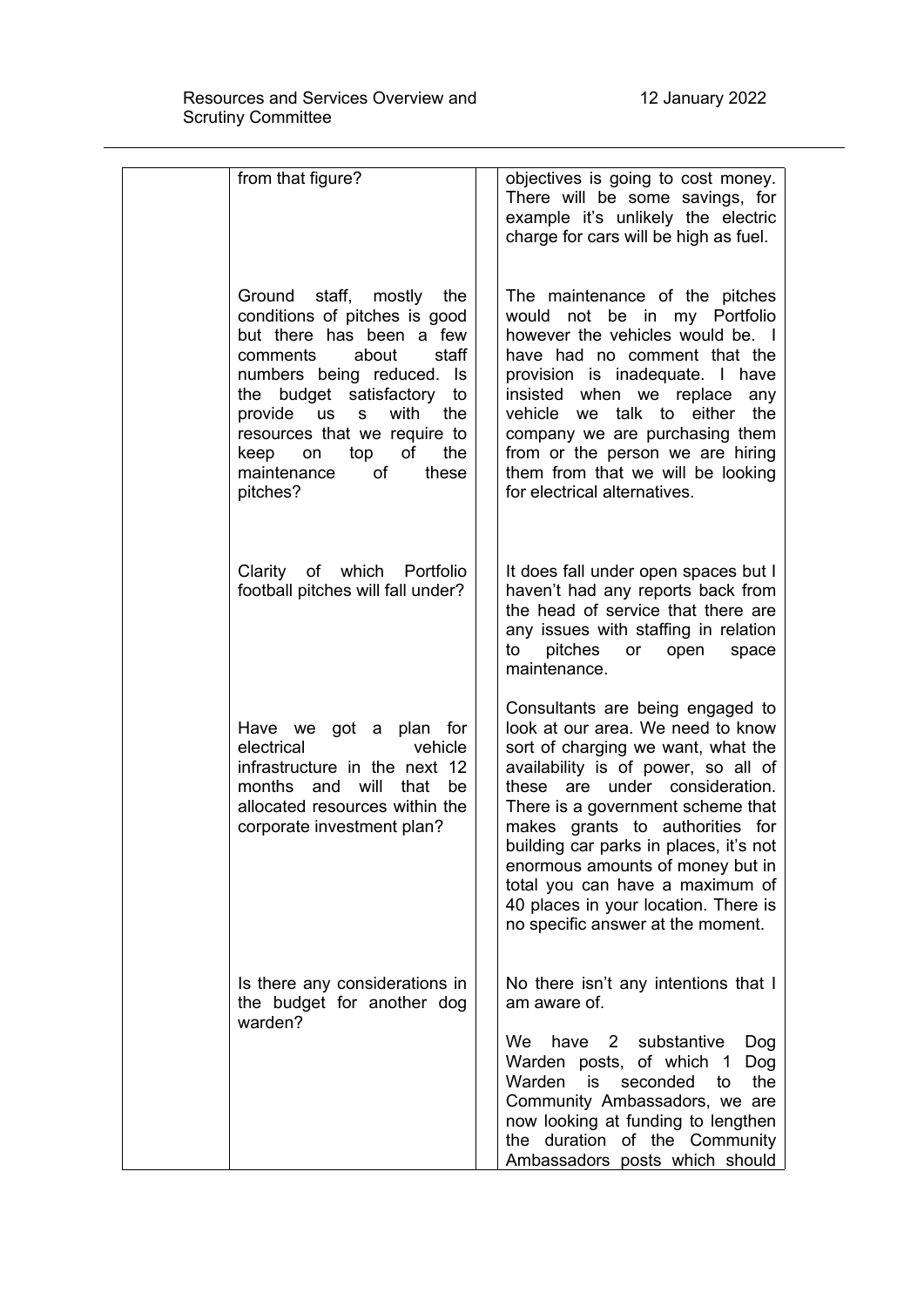|                   |                                                                                                                                                                                                                                                                                                                                                                                                                                                                                                                                                                        | in turn allow us to back fill the<br>vacant Dog Warden Post.                                                                                                                                                                                                                                                                                                                                                                                                                                                                                                                                                                                                                                                                                                                                                                                                                                                           |
|-------------------|------------------------------------------------------------------------------------------------------------------------------------------------------------------------------------------------------------------------------------------------------------------------------------------------------------------------------------------------------------------------------------------------------------------------------------------------------------------------------------------------------------------------------------------------------------------------|------------------------------------------------------------------------------------------------------------------------------------------------------------------------------------------------------------------------------------------------------------------------------------------------------------------------------------------------------------------------------------------------------------------------------------------------------------------------------------------------------------------------------------------------------------------------------------------------------------------------------------------------------------------------------------------------------------------------------------------------------------------------------------------------------------------------------------------------------------------------------------------------------------------------|
| Cllr<br>Guglielmi | "Given that there are funded<br>projects and Initiatives with<br>allocated<br>budgets<br>οf<br>£12,221,640, some of whom<br>have been carried over for<br>years without implementation<br>or development, is it possible<br>that some of this unused<br>resources could be redirected<br>to protect service delivery. For<br>example there is a Town<br>Centre Fountain budget of<br>£159,080 on the list which is<br>clearly not going to be used,<br>which has been carried over<br>for years. Can this money be<br>re-allocated to protect front<br>line services?" | The short answer is that the money<br>that has been set aside for the<br>fountain<br>has<br>always<br>been<br>earmarked to replace the attraction<br>in the town centre.                                                                                                                                                                                                                                                                                                                                                                                                                                                                                                                                                                                                                                                                                                                                               |
|                   | Weeley Crematorium<br>with<br>regards to it<br>being<br>non-<br>operational - What impact<br>has that had on us and is<br>there lessons to be learnt?                                                                                                                                                                                                                                                                                                                                                                                                                  | There are very few specialist firms<br>that supply that kind of equipment.<br>As it is such a bespoke piece of<br>equipment it very limited as to<br>where you can go and purchase<br>them. So when it was bought the<br>procurement rules had all been<br>observed. The report that Cabinet<br>considered in December it went<br>into details of where this can be<br>purchased from and there is only 2<br>sources. Unfortunately the place<br>we originally bought from are no<br>longer<br>trading,<br>we<br>haven't<br>managed to keep it going for as<br>long as it did but as soon as that<br>became an issue we had begun<br>discussions<br>potential<br>on<br>replacements. We have identified<br>funding for a replacement. We<br>hope to have it replaced as soon as<br>possible the impact it has had on<br>our budget is £300,000 loss which<br>reported at the<br>Cabinet<br>was<br>meeting in December. |
|                   | Bearing in mind we<br>are<br>planning to replace it, are you<br>going to issue a statement to                                                                                                                                                                                                                                                                                                                                                                                                                                                                          | Yes, the<br>situation<br>is<br>Cabinet<br>formally agreed the funding and<br>approved the report in December                                                                                                                                                                                                                                                                                                                                                                                                                                                                                                                                                                                                                                                                                                                                                                                                           |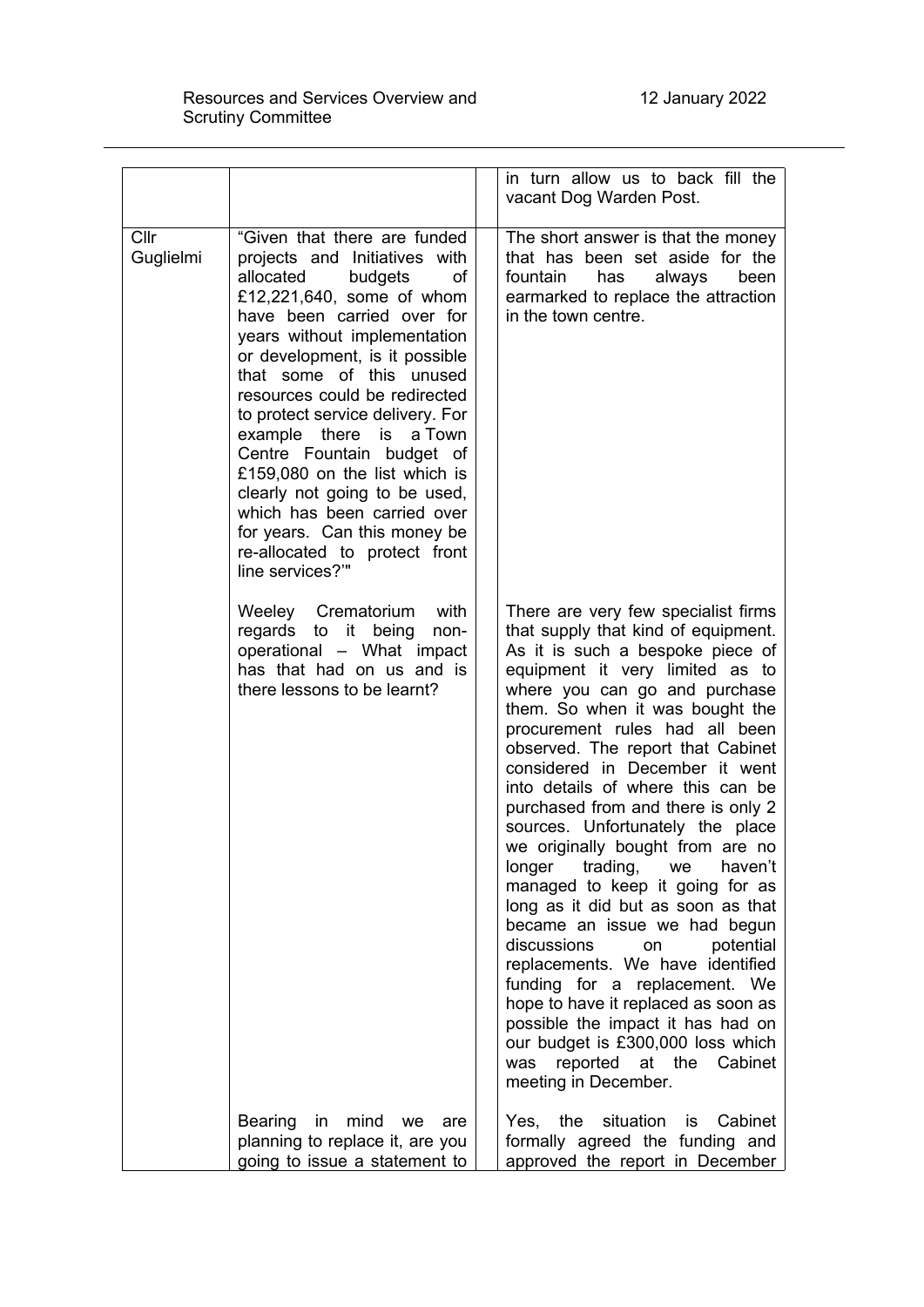| residents<br>them<br>to<br>keep<br>updated?                                                                                                                  | as you are well aware a process in<br>local<br>place<br>with<br>government<br>purchases of stationary items not<br>on the shelf and we hope to<br>replace it in the very near future, as<br>soon as there is some information<br>we will be happy to share it with<br>residents.                                                                                                                                                                                                                                                                                                                                    |
|--------------------------------------------------------------------------------------------------------------------------------------------------------------|---------------------------------------------------------------------------------------------------------------------------------------------------------------------------------------------------------------------------------------------------------------------------------------------------------------------------------------------------------------------------------------------------------------------------------------------------------------------------------------------------------------------------------------------------------------------------------------------------------------------|
| Queen's Jubilee - Is there<br>any chance that we can<br>something<br>identify<br>from<br>underspend or what did I<br>need to do to fund this<br>celebration? | This is something I would rather<br>you raised with Cllr Porter as it is<br>his areas of expertise and I am<br>sure we will be discussing it going<br>forward.                                                                                                                                                                                                                                                                                                                                                                                                                                                      |
| As this is the first year we<br>have gone with net zero<br>budgeting, could you provide<br>your thoughts on what you<br>hope this will achieve?              | To reflect this event of budget<br>scrutiny has taken place due to the<br>circumstances of the last year. The<br>financial position of the council is<br>still be affected by Covid-19. We<br>always try to look at alternative<br>ways to Manage our finances. We<br>are in a very strong financial<br>position<br>compared to<br>other<br>authorities throughout Essex. We<br>have delivered an excess of 900<br>homes this year. Another<br>new<br>growth is business rates in which<br>our financial strategies are very<br>much underpinned and therefore<br>we are confident going forward.                   |
| Is the corporate investment<br>plan hopefully going to help<br>with delivering on some of<br>these projects?                                                 | Absolutely and<br>the<br>corporate<br>investment plan hopes to formalise<br>delivery of projects.<br>the<br><b>One</b><br>example is Honeycroft, which is<br>part of our focus priorities<br>in<br>November I signed off a sum of<br>money to put in place a project<br>manager which would give a very<br>clear timescale on what needs to<br>done<br>and<br>the<br>be<br>corporate<br>investment plan will guide officers<br>now to be as comprehensive as it<br>possibly can. For example the<br>Starlings<br>Dovercourt<br>Town<br>in<br>centre that is money that we have<br>chosen to invest there to improve |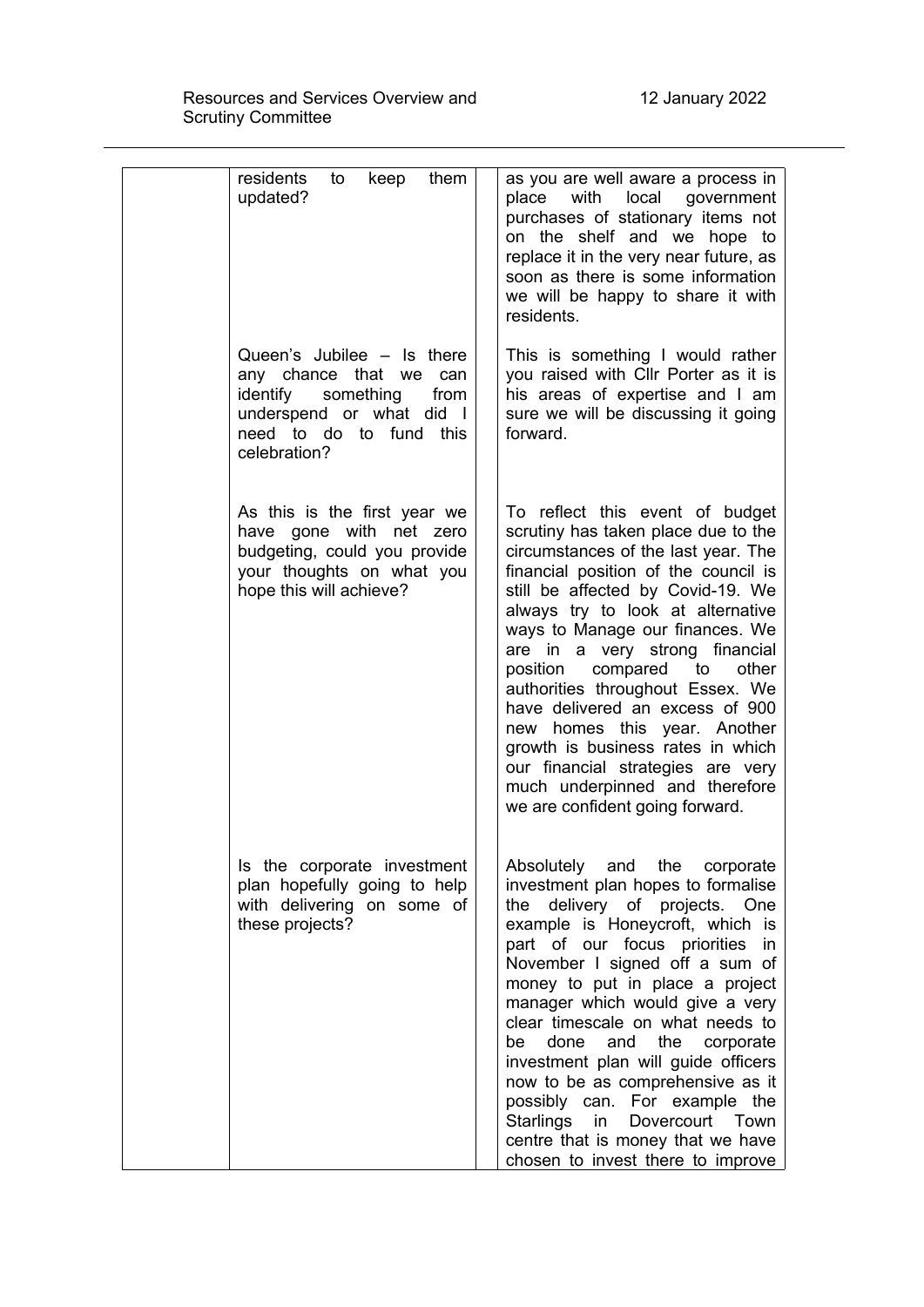|                                                                                                                                                             | the public realm, to give more<br>confidant to already<br>existing<br>businesses.<br>The<br>corporate<br>investment plan will focus officers<br>and members. Another example is<br>services providing reasons before<br>gaining top up on budget.                                                                                                                                                                                                                                                                                        |
|-------------------------------------------------------------------------------------------------------------------------------------------------------------|------------------------------------------------------------------------------------------------------------------------------------------------------------------------------------------------------------------------------------------------------------------------------------------------------------------------------------------------------------------------------------------------------------------------------------------------------------------------------------------------------------------------------------------|
| Lee Heley (Interim Corporate<br>Director, Projects & Delivery)<br>stated this would be up and<br>running by March, do you<br>think this will be achievable? | Yes as this will be a focus.                                                                                                                                                                                                                                                                                                                                                                                                                                                                                                             |
| Would you say Back to<br>Business (B2B) has been<br>successful and is there any<br>plans to extend this and<br>continue to support small<br>businesses?     | Yes it has. Covid is still here and<br>we have just taken a new business<br>support grant. 2.20.40. We have<br>got a number of businesses which<br>applied and the money ran out. The<br>intention is to<br>redirect those<br>businesses to the new grant. With<br>the limited amount of workforce that<br>we have we have already given out<br>in excess of £50 million pounds<br>worth of grants. There is a piece of<br>work going on to evaluate just how<br>good B2B has been and then see if<br>we are able to keep it going.      |
| The relationship between the<br>corporate<br>investment<br>plan<br>the<br>and<br>current<br>budget<br>priorities? And how are you<br>going to deliver?      | We<br>recently introduced<br>the<br>performance report, and we are<br>happy to include the corporate<br>investment plan to performance<br>report. We mustn't lose sight that<br>the £12 million sitting in reserves<br>are for projects that approved and<br>are waiting to be delivered so that<br>money is there for a purpose.<br>Going forward the<br>corporate<br>investment plan will formalise the<br>process. We still need to achieve<br>savings and for the last 2 years<br>officers have been diverted to do<br>other things. |
|                                                                                                                                                             | In terms of the accountability as the<br>B"B plan and the list you have<br>referred to as well, these will almost<br>morph into a physical thing as a<br>part of the corporate investment                                                                                                                                                                                                                                                                                                                                                |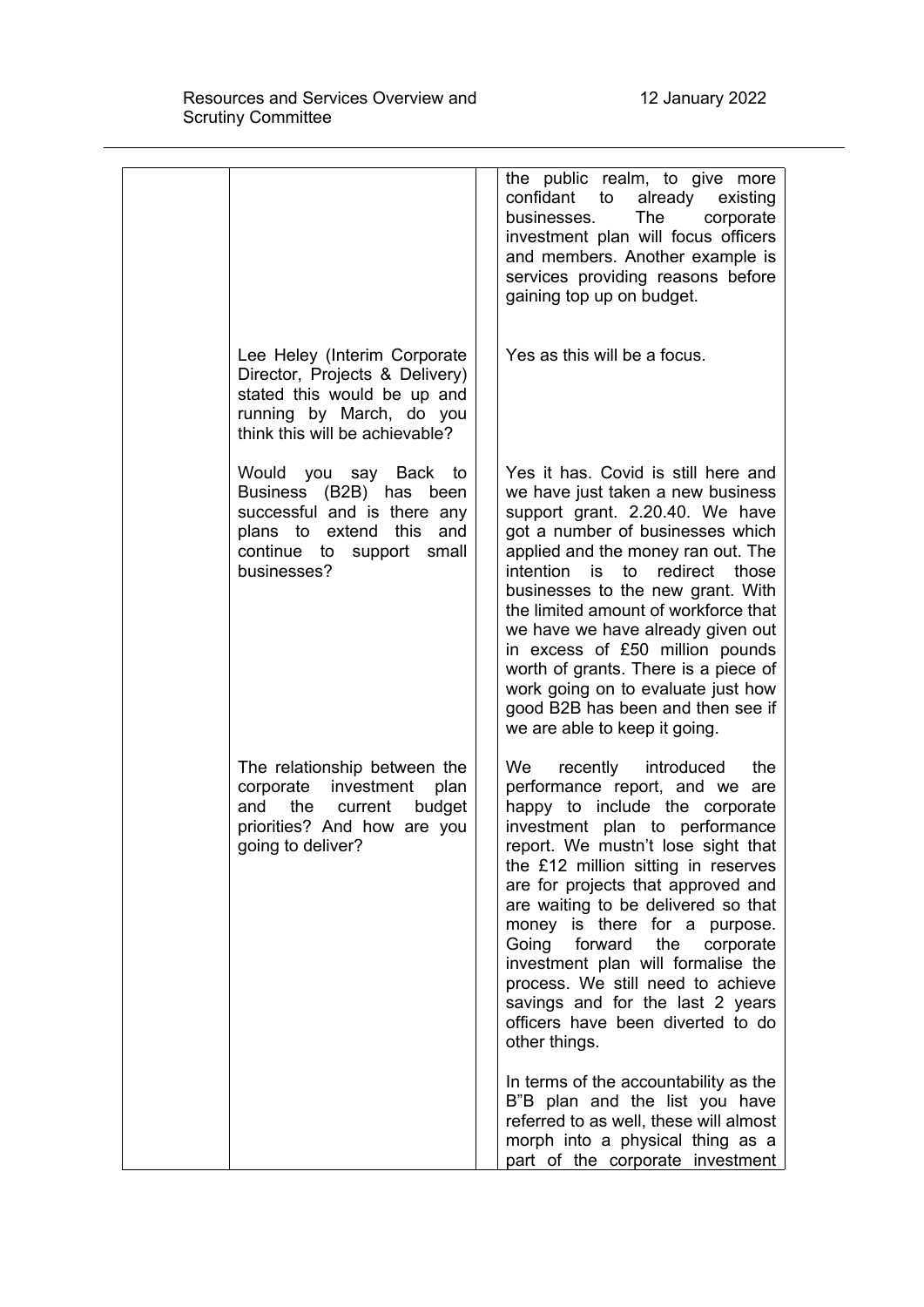## Resources and Services Overview and Scrutiny Committee

|            |                                                                                                                                                                                                                                                                                 | plan that will go to Cabinet in<br>February.                                                                                                                                                                                                                                                                                                                                                                                                                                                                                                                                                                                                                                                                                                                                                                                     |
|------------|---------------------------------------------------------------------------------------------------------------------------------------------------------------------------------------------------------------------------------------------------------------------------------|----------------------------------------------------------------------------------------------------------------------------------------------------------------------------------------------------------------------------------------------------------------------------------------------------------------------------------------------------------------------------------------------------------------------------------------------------------------------------------------------------------------------------------------------------------------------------------------------------------------------------------------------------------------------------------------------------------------------------------------------------------------------------------------------------------------------------------|
| The Leader | What you think the purpose of<br>the highlight priorities is?                                                                                                                                                                                                                   | We are trying to now bring together<br>the budget setting process with the<br>priority setting process. We can set<br>the priorities but if there is no<br>funding for it, it won't happen.<br>Likewise for the budget. So this will<br>ensure we are spending our money<br>and trying to achieve the priorities.                                                                                                                                                                                                                                                                                                                                                                                                                                                                                                                |
|            | Tourism - Talk of acute<br>shortage of places to stay in<br>district, is there a way to<br>promote more places<br>for<br>people to stay in the area to<br>support economy?                                                                                                      | We want to support businesses,<br>employment, wealth creation and<br>job creation across the district and<br>tourism is a major way of doing<br>but it relies<br>on<br>the<br>that,<br>fundamental infrastructure of the<br>place. One of the ways we can do<br>that is through planning, we have<br>advantageous<br>planning<br>quite<br>policies for the creation of tourist<br>accommodation. An example<br><b>IS</b><br>Clacton Town Centre struggling<br>and say you suggest that we need<br>more Café's and less mobile phone<br>shops but we cannot tell business<br>owners to shut their shops down.<br>Also if there are empty shops and<br>we want to put a café there we<br>can't just do that, what we can do is<br>create an environment that we are<br>open for business and want people<br>to invest in Tendring. |
|            | Garden Communities - One<br>of the stand out amounts is<br>Garden Communities<br>for<br>which is £1.3million. How do<br>Garden<br>see<br>the<br>you<br>Communities in terms of their<br>physical development in the<br>next 2-3 years? How do you<br>see it in budgetary terms? | Within our corporate plan we talk<br>about community leadership so<br>some of things as Cllr Stock<br>mentioned we can deliver, some of<br>the things we facilitate, and some<br>of them is about influencing things.<br>Around facility, looking at the airs<br>how (pre-pandemic) we began<br>having night-time shows. So rather<br>than the airs how finishing at 4pm,<br>it went on later and it pushed<br>people into<br>staying<br>until<br>the<br>evening and some stayed longer,<br>resulted in seeing the Town much<br>vibrant. Another part<br>more<br>is<br>actually just telling people about it.                                                                                                                                                                                                                    |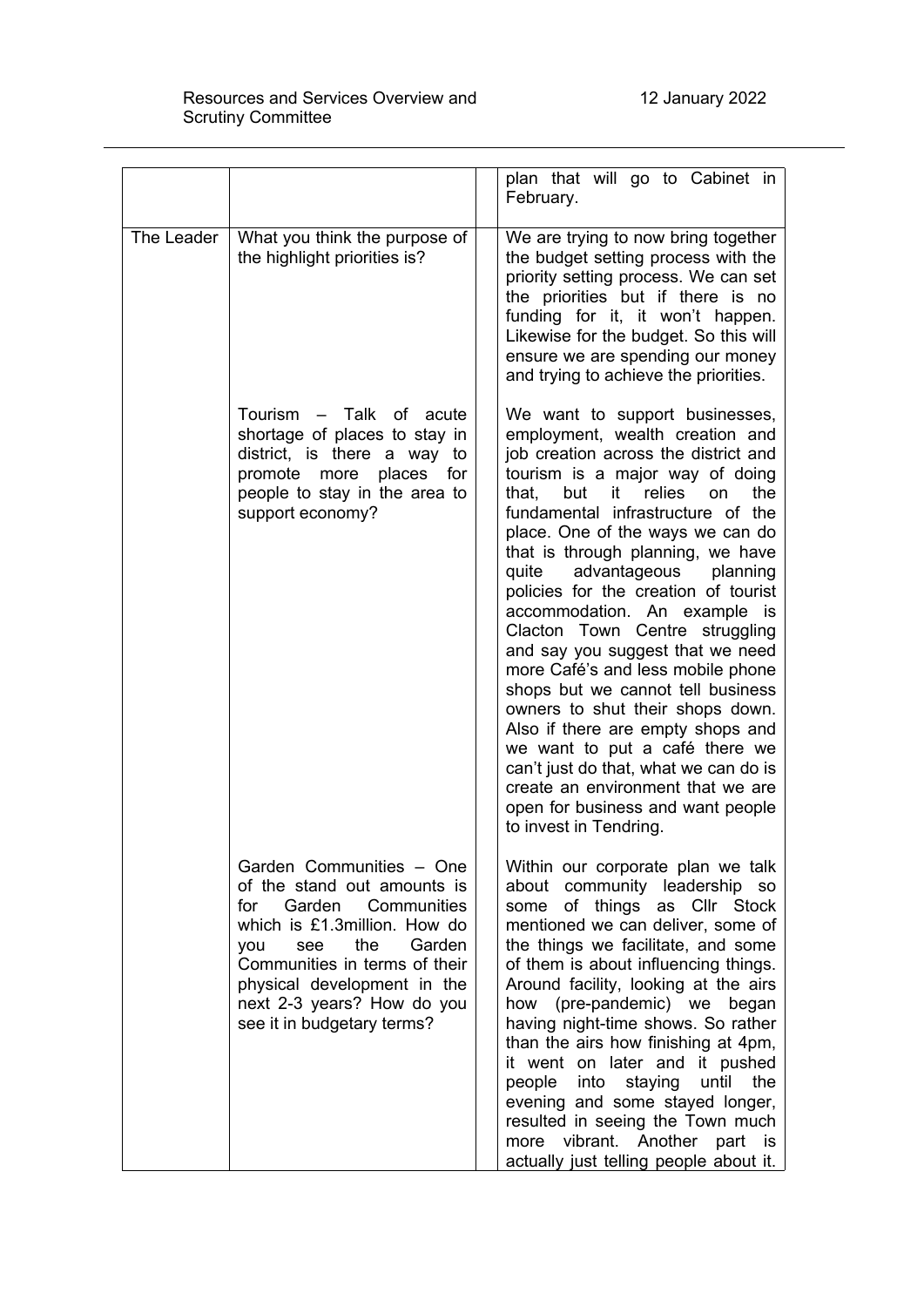|  |                                                                                                                                                                                                                                                                                                                                                                                                                    | The final part is our leisure parks<br>and the hard part is convincing<br>them to go to the Towns and using<br>the area around.                                                                                                                                                                                                                                                                                                                                                                                                                                                                                                                                                                                                                                                                                                                                     |
|--|--------------------------------------------------------------------------------------------------------------------------------------------------------------------------------------------------------------------------------------------------------------------------------------------------------------------------------------------------------------------------------------------------------------------|---------------------------------------------------------------------------------------------------------------------------------------------------------------------------------------------------------------------------------------------------------------------------------------------------------------------------------------------------------------------------------------------------------------------------------------------------------------------------------------------------------------------------------------------------------------------------------------------------------------------------------------------------------------------------------------------------------------------------------------------------------------------------------------------------------------------------------------------------------------------|
|  | Garden Communities - What<br>assurances can you give that<br>while we are doing all of this<br>we are not left open to years<br>of additional costs, caused by<br>e.g. running leisure centres.<br>In regards to new Freeports,<br>what assurances can you give<br>in our haste to declare a<br>climate emergency the green<br>agenda isn't going to a cause<br>a barrier to expansion we are<br>doing in Harwich? | The cost to this council in terms of<br>the communities is to the Planning<br>functions, we are not going to be<br>building house. In terms of when<br>things will start happening, I think<br>the link road is a key thing and we<br>will see the link road begin as the<br>first part of the development, I am<br>optimistic that this will happening in<br>the next 18 months but I can't<br>guarantee this. From that I don't<br>know as it's up to the developers<br>but from first house to last house it<br>could take 50-60 years. Hopefully it<br>will be developed in a constant<br>manner, maintaining the integrity of<br>the attractiveness of the place. I<br>think there are bigger and more<br>exciting things that could come out<br>of the garden community,<br>for<br>example is this the kind of place we<br>could get a sport facility put in. |
|  | What assurances can you<br>give that this council will have<br>sight of the document before<br>the board signs it so it can be<br>scrutinised here?                                                                                                                                                                                                                                                                | I have been clear that we need to<br>do everything we can without<br>stopping us providing our services<br>to resident. An example of this is<br>when people ask how can you<br>declare a climate emergency but<br>still run the airs how, but that is key<br>part of our industry. The stronger<br>we are economical the easier it is<br>to help with climate. Unfortunately I<br>cannot guarantee that costs won't<br>emerge later on down the line with<br>regards to the garden communities.<br>Ian Davidson - With that number of<br>house there will be an increase in<br>Council tax base. We are not the<br>developer and it's about what they<br>put in place and how they fund it.<br>That stewardship will be important.<br>It's my understanding that the joint                                                                                         |
|  |                                                                                                                                                                                                                                                                                                                                                                                                                    | doesn't<br>committee<br>have<br>any                                                                                                                                                                                                                                                                                                                                                                                                                                                                                                                                                                                                                                                                                                                                                                                                                                 |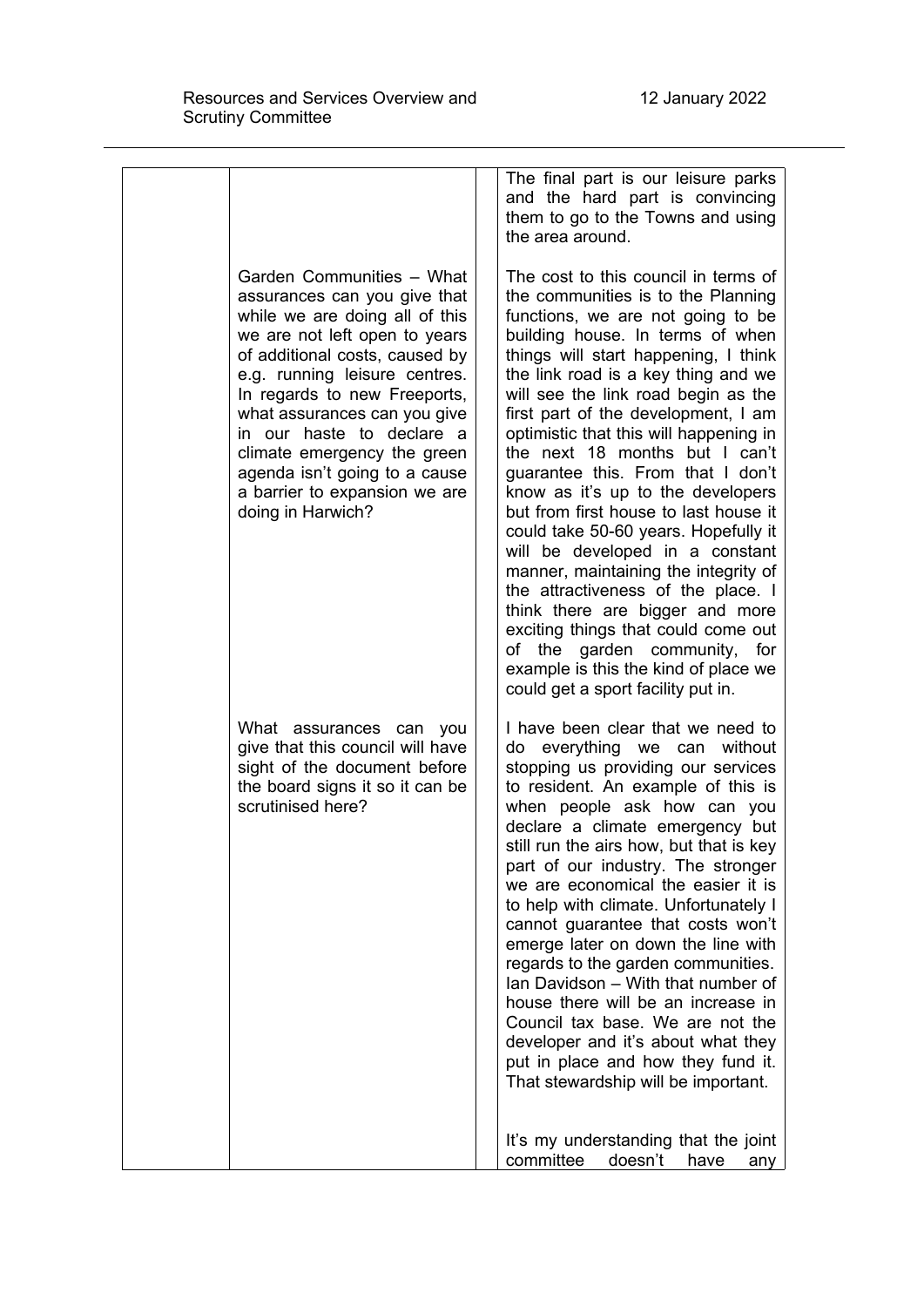|                           |                                                                                                                                                                                                                                                                                                                                                                                                                 | powers to it and any future funding<br>obligation would be made by this<br>authority.                                                                                                                                                                                                                                                                                                                                                                                                                                                                                                                                                                                                                                                                           |
|---------------------------|-----------------------------------------------------------------------------------------------------------------------------------------------------------------------------------------------------------------------------------------------------------------------------------------------------------------------------------------------------------------------------------------------------------------|-----------------------------------------------------------------------------------------------------------------------------------------------------------------------------------------------------------------------------------------------------------------------------------------------------------------------------------------------------------------------------------------------------------------------------------------------------------------------------------------------------------------------------------------------------------------------------------------------------------------------------------------------------------------------------------------------------------------------------------------------------------------|
| Cllr<br><b>McWilliams</b> | "In the<br>proposed highlight<br>priorities for 2022/23 you say<br>that the three key offences<br>that will be concentrated on<br>are dog fouling, littering and<br>fly tipping. I wonder whether<br>you have a figure in your<br>head for the number of Fixed<br>Penalty Notices that will be<br>issued over the 12 months the<br>priority relates to in respect of<br>each of those three priority<br>areas". | Whilst focussing<br>the three<br>on<br>offences of dog fouling, littering and<br>fly tipping Officers will be using a<br>engagement<br>range<br>of<br>$\prime$<br>enforcement methods to address<br>these issues, including issuing<br>Fixed Penalty Notices when and<br>where appropriate. However it is<br>imperative that Officers use the 4<br>E's approach to Enforcement and it<br>is impossible therefore to have a<br>suggested figure of Fixed Penalty<br>Notices issued in the 12 month<br>period. We will be logging all<br>engagement activity and will be<br>able to advise where the Council<br>has been successful in preventing<br>dog fouling, fly tipping and Littering,<br>with and without having to issue<br><b>Fixed Penalty Notices.</b> |
|                           | "I was also interested that<br>Anti-Social Behaviour, where<br>the public had a reasonable<br>sense of fear for their safety,<br>was not itself identified as a<br>priority given the concerns<br>raised by residents".                                                                                                                                                                                         | The Committee received a detailed<br>report on<br>1<br>November<br>2021<br>regarding all Enforcement activities<br>across the Council. Enforcement<br>activities are reviewed on a monthly<br>basis at the Corporate Enforcement<br>Board and the number of FPNs that<br>are issued during 2022 will be<br>reported back to the Corporate<br>Enforcement Board and O&S.                                                                                                                                                                                                                                                                                                                                                                                         |
|                           | "Is Dog poo is more of a<br>priority than ASB"?<br>"Are the Ambassadors STILL<br>being trained"?                                                                                                                                                                                                                                                                                                                | The Fear of Crime / safety is<br>reflected<br>the<br>Council's<br>in.<br>Safety<br>Community<br>Partnership<br>plans and is therefore dealt with by<br>using a partnership approach to<br>tackle some of these fears and by<br>getting to the root causes of what is<br>making the public fearful.                                                                                                                                                                                                                                                                                                                                                                                                                                                              |
|                           | many fixed penalty<br>"How<br>notices have been handed out                                                                                                                                                                                                                                                                                                                                                      | This matter is also addressed in the<br>Essex Crime Prevention Strategy                                                                                                                                                                                                                                                                                                                                                                                                                                                                                                                                                                                                                                                                                         |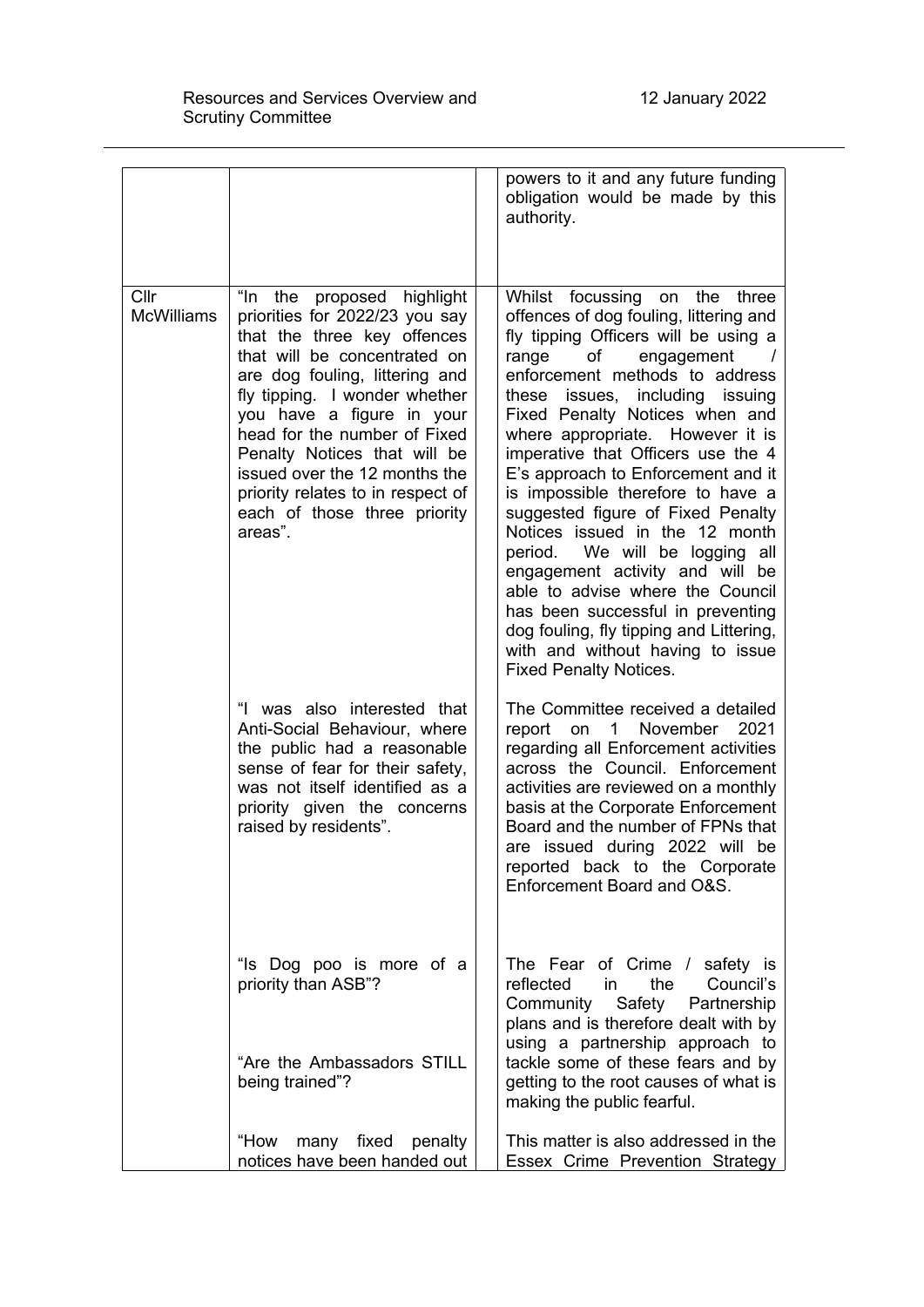| for the 3 areas mentioned"?                             | 2021-2025. This<br>document<br>provides high level priorities and is<br>a joint document produced by<br>Essex Police, Police, Fire and<br>Crime Commissioner for Essex,<br>Voluntary Services and<br>Safer<br>Essex (Tendring District Council is<br>a partner of Safer Essex).                                                                                                                                                                                                                                                                                                                                                            |
|---------------------------------------------------------|--------------------------------------------------------------------------------------------------------------------------------------------------------------------------------------------------------------------------------------------------------------------------------------------------------------------------------------------------------------------------------------------------------------------------------------------------------------------------------------------------------------------------------------------------------------------------------------------------------------------------------------------|
| "How do the Ambassadors"<br>trace fly-tippers"?         | No, one type of Anti-Social<br>behaviour is not more or less of a<br>priority than any other. However<br>there are<br>more<br>serious<br>ASB<br>offences than dog fouling. Each<br>ASB is dealt with accordingly.                                                                                                                                                                                                                                                                                                                                                                                                                          |
|                                                         | The Ambassadors have received<br>all the necessary training to issue<br><b>Fixed Penalty Notices.</b>                                                                                                                                                                                                                                                                                                                                                                                                                                                                                                                                      |
|                                                         | A detailed report regarding all<br>Enforcement activities across the<br>Council was provided to<br>the<br>Committee on 1 November 2021<br>and further updates will<br>be<br>provided to the<br>Corporate<br>Enforcement Group and O&S. The<br>FPN booklets and notepads have<br>been issued to the Ambassadors in<br>post (Jan 2022) and penalty<br>notices will be issued when other<br>types of Enforcement activity have<br>been unsuccessful. No FPNs have<br>been issued to date, but there a<br>number of examples<br>vast<br>οf<br>Enforcement activities across the<br>detailed<br>the<br>Council<br>as<br>in.<br>November report. |
|                                                         | Any of the staff involved in fly<br>tipping have recourse to a range of<br>investigation techniques, including:<br>• Witness testimony<br>CCTV (where applicable<br>Searching waste for<br>$\bullet$<br>identifying material                                                                                                                                                                                                                                                                                                                                                                                                               |
| <b>Health inequalities</b><br>"When will the new Family | Conversations<br>currently<br>are<br>ongoing in terms of employing an                                                                                                                                                                                                                                                                                                                                                                                                                                                                                                                                                                      |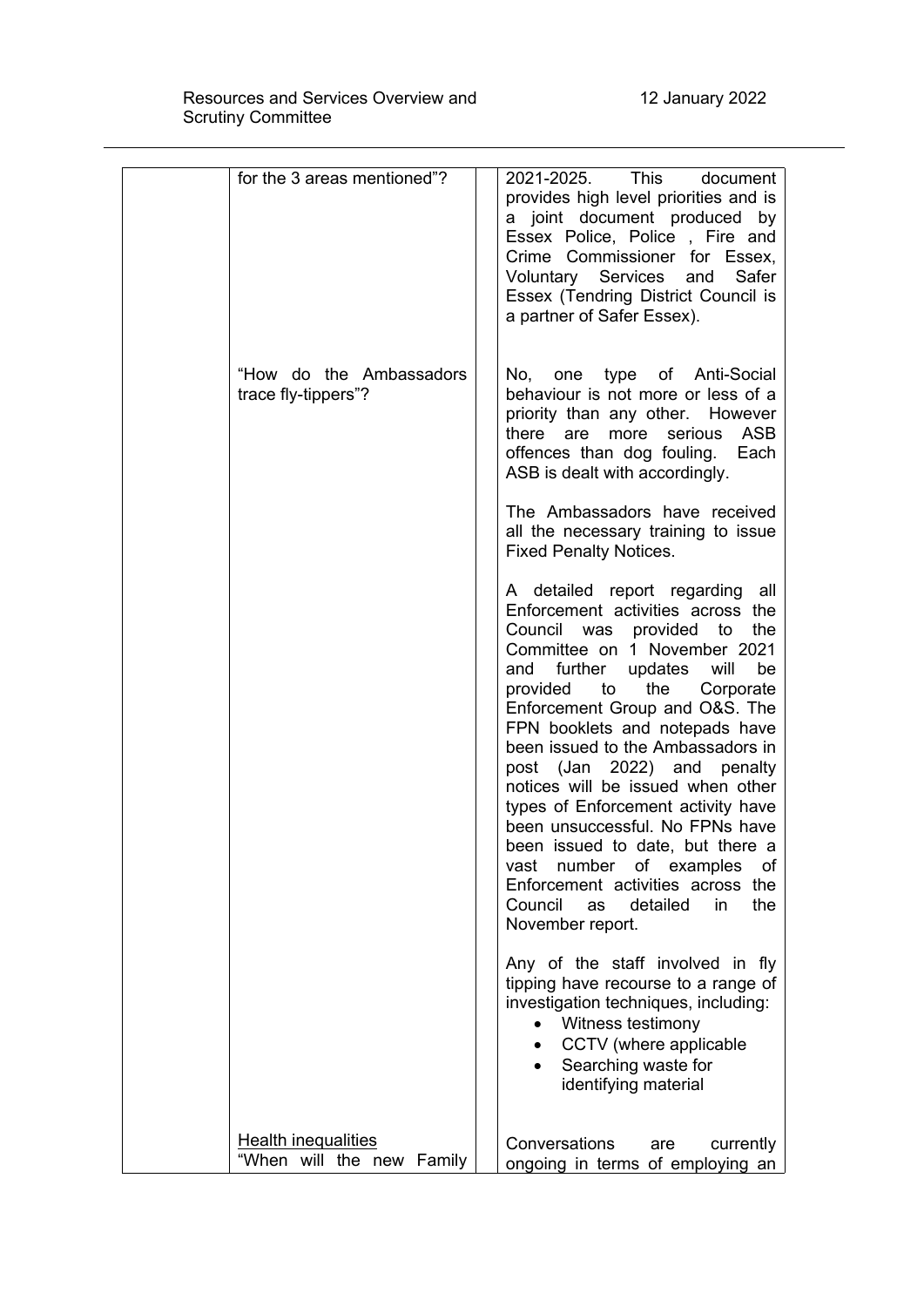| Solutions worker be in post"?<br>"Given the rise in gas and<br>electricity prices are there any<br>plans in place for the likely<br>health<br>increase<br>in<br>inequalities"?                   | individual to undertake this work.<br>This is funded through North East<br>and<br>Health<br>Wellbeing<br>Essex<br>Alliance money and needs to be<br>spent by March 2023 and therefore<br>it is proposed to recruit as soon as<br>is practicable. (Discussions are<br>already occurring as to whether the<br>March 2023 timescale can be<br>extended). |
|--------------------------------------------------------------------------------------------------------------------------------------------------------------------------------------------------|-------------------------------------------------------------------------------------------------------------------------------------------------------------------------------------------------------------------------------------------------------------------------------------------------------------------------------------------------------|
|                                                                                                                                                                                                  | The Alliance funding will also be<br>utilised to fund a Fuel Poverty<br>Officer who will focus<br>on the<br>deprived areas in our area to help<br>access opportunities to keep their<br>homes<br>Following<br>warm.<br>determination<br>of<br>the<br>exact<br>outcomes to be achieved this post<br>will be advertised shortly.                        |
|                                                                                                                                                                                                  | Details about the funding and posts<br>are on the Community Leadership<br>O&S agenda on 31 <sup>st</sup> January 2022.                                                                                                                                                                                                                                |
| Education<br>"Youth provision seems to be<br>limited to early evening hours,<br>are there any plans to extend<br>hours to provide activities to<br>those that are at a loss end a<br>bit later"? | The Youth Service is part of Essex<br>County Council and they have<br>previously given updates at various<br>Council meetings including CLOS. I<br>they would provide<br>sure<br>am<br>members with an update regarding<br>provision across the District.                                                                                             |
|                                                                                                                                                                                                  | This query was raised with Essex<br>County Council and local provision<br>is as follows in Clacton (Green<br>Lodge):                                                                                                                                                                                                                                  |
|                                                                                                                                                                                                  | Monday $-$ Simply the best $-$ SEND<br>club 6-8pm<br>Tuesday - Generic Youth Club 5-<br>7pm and then the building is used<br>for the RESPECT project until<br>9:30pm<br>Wednesday - INTERACT use the<br>building for a SEND activities club<br>until 9pm                                                                                              |
|                                                                                                                                                                                                  | Thursday - Drama club 4:30-<br>6:30pm and then Police Cadets<br>use the building until 9pm                                                                                                                                                                                                                                                            |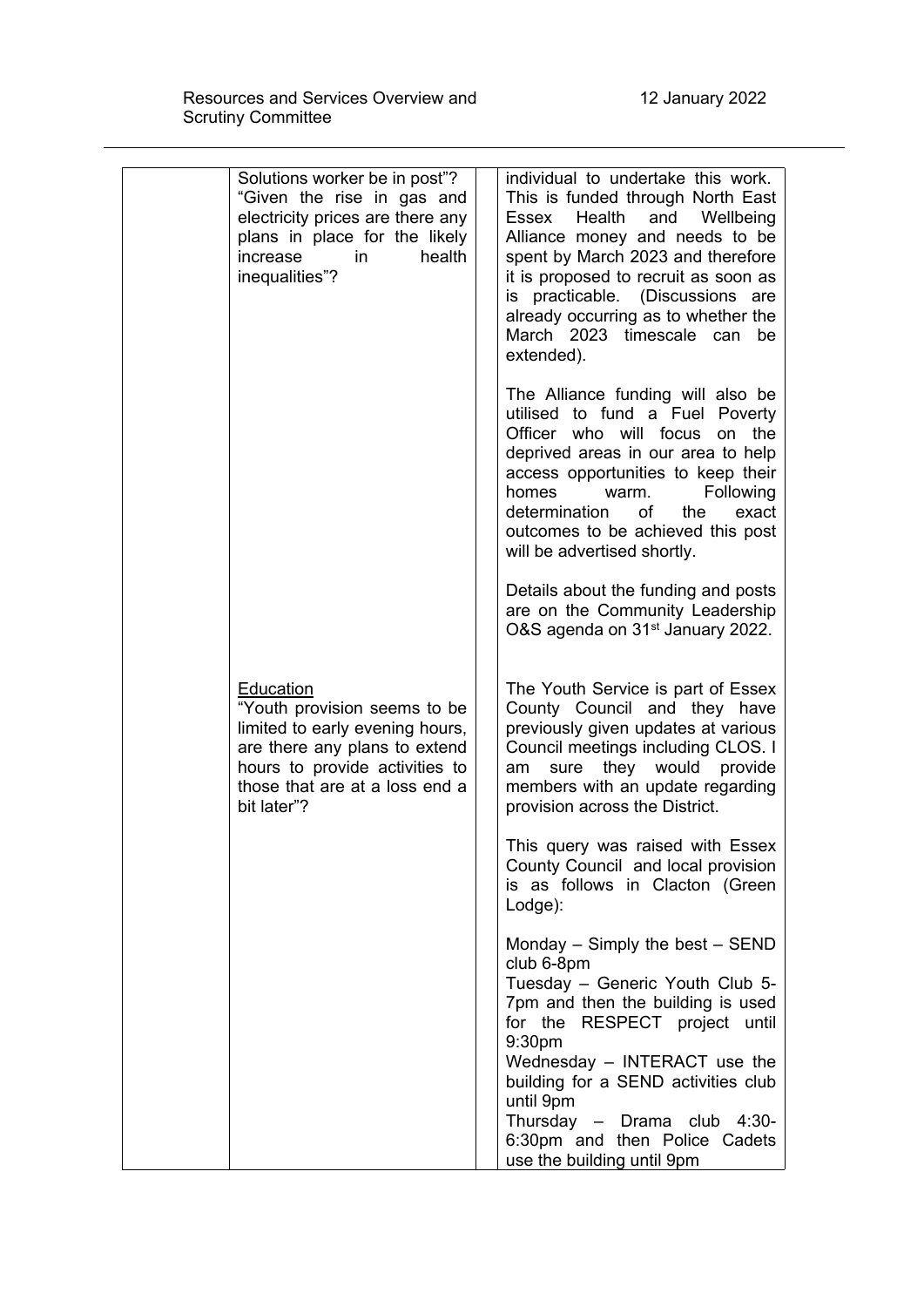|                                                                                           | Friday - Lads need Dads use the<br>building until 9pm                                                                                                                                                                                                                                                                                                                                                                                                                                                                                                                                                                      |
|-------------------------------------------------------------------------------------------|----------------------------------------------------------------------------------------------------------------------------------------------------------------------------------------------------------------------------------------------------------------------------------------------------------------------------------------------------------------------------------------------------------------------------------------------------------------------------------------------------------------------------------------------------------------------------------------------------------------------------|
| "In the top 5 for obesity and<br>inactivity so where is the<br>priority to address this"? | "As you can see we haven't got any<br>capacity to increase our hours in<br>this<br>centre, however<br>do<br>we<br>complete some detached work too.<br>We have been completing some<br>work in Walton along with the Cllrs<br>and Police and have a meeting with<br>the YMCA building to create a new<br>youth club there. This service can<br>be replicated anywhere, so for<br>example, if Cann Hall have a<br>building<br>and<br>willing<br>some<br>volunteers to work alongside us we<br>can look at creating something on<br>the estate if they feel it is needed"<br>(Nikki<br>Daniel,<br>Essex<br>County<br>Council) |
|                                                                                           | The Council is a pilot area for the<br>Sport England Local Delivery Pilot<br>which seeks to support inactive<br>people to become more active<br>which will also assist in<br>the<br>reduction in obesity. This has for<br>example helped support delivery of<br>the Essex Pedal Power project in<br>Jaywick Sands and West Clacton<br>with up to 1200 bikes being given<br>out and the Beat the Streets game<br>in Harwich which saw 15% of the<br>population of Harwich clock up in<br>excess of 35 000 miles walking,<br>jogging and cycling in Harwich and<br>Dovercourt.                                               |
|                                                                                           | This work is also being addressed<br>through a number of initiatives<br>across partnerships including the<br>work of Active Essex, Alliance<br>Board, CVST and of course the<br>Council and it's leisure facilities.<br>Details of the projects and work in<br>this area are within the remit of the<br>Community<br>Leadership<br>O&S<br>Committee.                                                                                                                                                                                                                                                                       |
| "Where are the adult gyms<br>along the seafronts- must we                                 | An older persons gym has had<br>funding approved from the Local                                                                                                                                                                                                                                                                                                                                                                                                                                                                                                                                                            |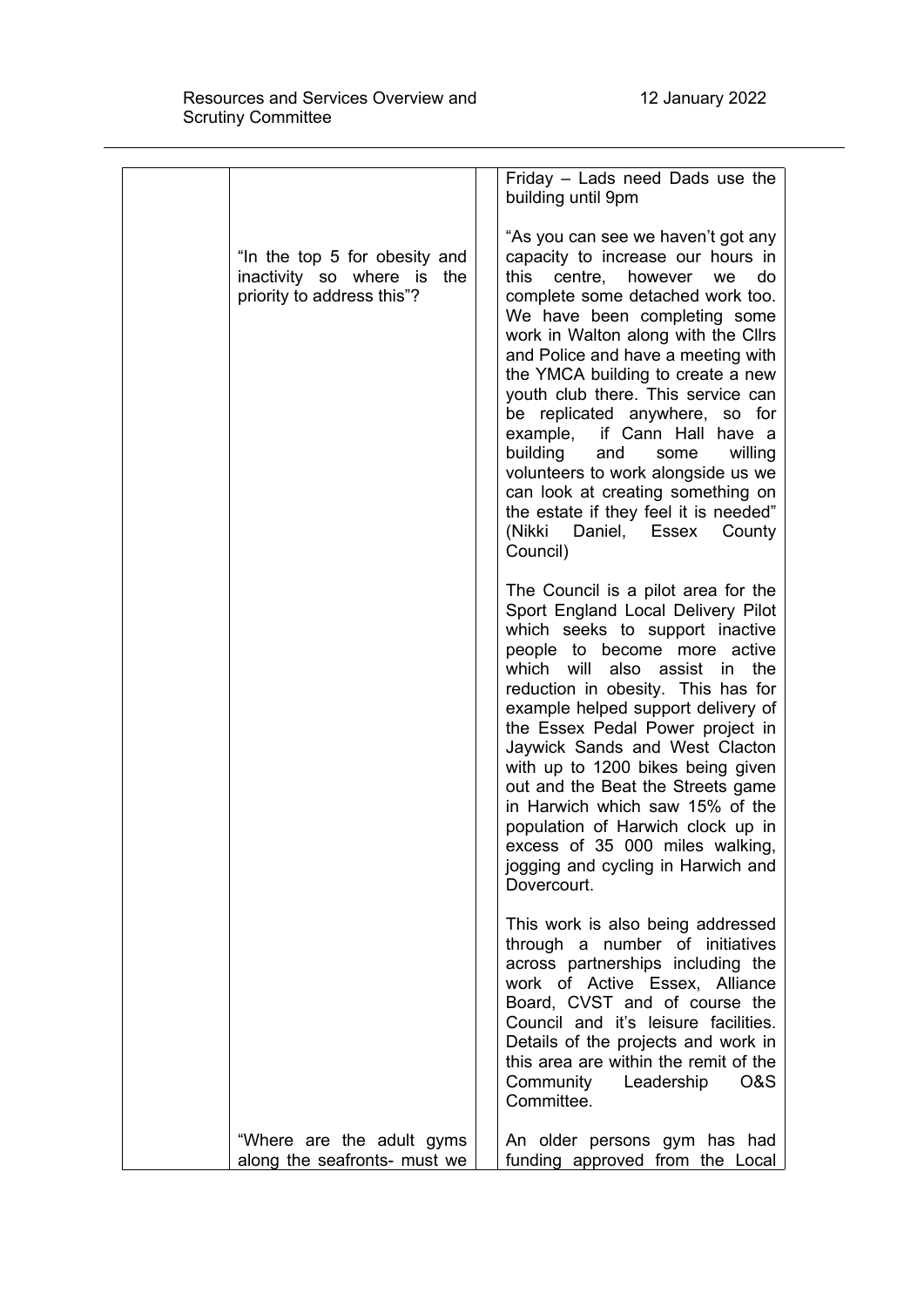| wait till end of June? Where<br>are the play areas for young<br>children whose parents don't<br>have cars to travel to decent<br>ones"?                                                                                                                                          | Delivery Pilot to be delivered on<br>Sea<br>Holland<br>although<br>on<br>is<br>awaiting legal agreement for how to<br>exactly<br>drawdown<br>the<br>capital<br>funding as there are no existing<br>examples of capital spend. Further<br>progress we made once legal<br>agreement has occurred.                                                                                                                                                                                                                                                                                                                                                                                                                                                                                                                                                                                               |
|----------------------------------------------------------------------------------------------------------------------------------------------------------------------------------------------------------------------------------------------------------------------------------|-----------------------------------------------------------------------------------------------------------------------------------------------------------------------------------------------------------------------------------------------------------------------------------------------------------------------------------------------------------------------------------------------------------------------------------------------------------------------------------------------------------------------------------------------------------------------------------------------------------------------------------------------------------------------------------------------------------------------------------------------------------------------------------------------------------------------------------------------------------------------------------------------|
|                                                                                                                                                                                                                                                                                  | Cllr Placey's own<br>In.<br>ward<br>discussions are under way with a<br>new developer and owner of a<br>significant residential site. It is the<br>ambition of the officer team that the<br>proposals be delivered quickly after<br>agreement.                                                                                                                                                                                                                                                                                                                                                                                                                                                                                                                                                                                                                                                |
| "Isn't completion of the skate-<br>park in Clacton a priority? - a<br>failed priority from last year".                                                                                                                                                                           | The Skate park is an important<br>investment in Clacton and will offer<br>a new facility for the district. The<br>Council has commissioned<br>the<br>contractor to create a detailed<br>masterplan and proposals for the<br>wider site, next to the Leisure<br>Centre, and following this work will<br>contract for the build.                                                                                                                                                                                                                                                                                                                                                                                                                                                                                                                                                                |
| "The<br>Tendring Community<br>Fund<br>was<br>approved<br>by<br>Council on 11 February 2020<br>and the Leader said<br>he<br>wanted to get the £500k of<br>funds allocated to Community<br>in<br>2020/21.<br>Groups<br>early<br>this<br>Where<br>with<br>are<br>we<br>allocation"? | The<br>work<br>of<br>the<br>Tendring<br>Community Fund Working Party<br>was delayed due to the Council's<br>response to the pandemic and also<br>external funds were secured early<br>the<br>2021<br>from<br><b>DHCLG</b><br>in.<br>Champions<br>(Community<br>Fund)<br>which allowed the Council to use<br>external<br>funds<br>to<br>support<br>community<br>groups<br>the<br>across<br>District. The Tendring Community<br>Fund Working Party also had to<br>membership via<br>review<br>Group<br>Leaders due to the death of Cllr<br>Joy Broderick. The Working Party<br>held two meetings in 2021. The first<br>was not quorate so the meeting<br>re-scheduled and<br>at<br>the<br>was<br>second meeting the Working Party<br>discussed initial ideas in relation to<br>the terms of reference for the group<br>and application processes for the<br>distribution of funds. Officers are |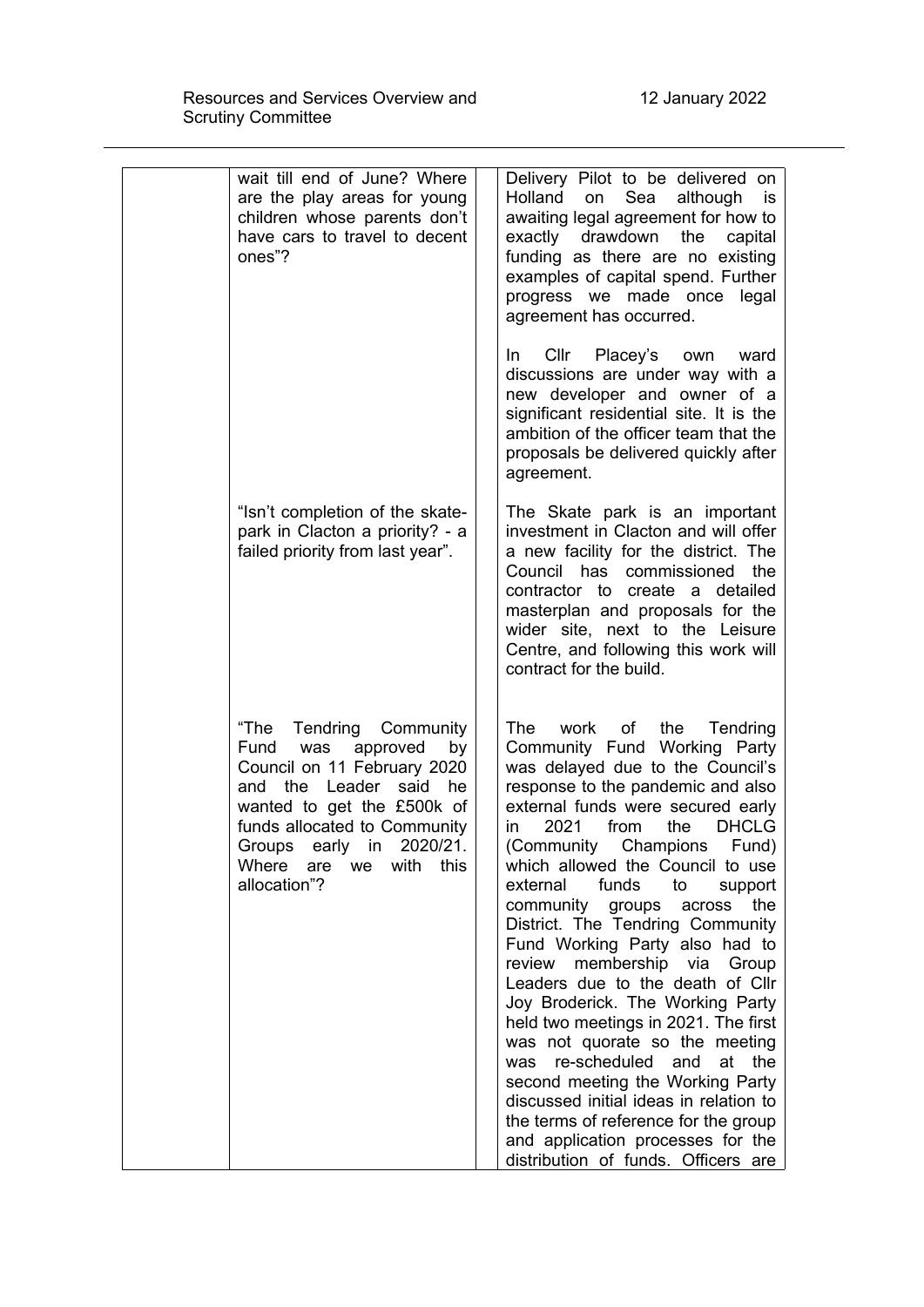| "I have read what you have<br>said about<br>the<br>highlight                                                                                                                                                                                                                                                                                       | currently drafting terms of reference<br>and a draft application process<br>which will be discussed by the<br>Working Party and following this<br>meeting an update report will be<br>submitted to the Cabinet meeting in<br>March.<br>The lead partner for suicide which<br>was the Public Health team at                                                                                                                                                                                                                                                                                                                                                                                                                                                                                                                                                                                                       |
|----------------------------------------------------------------------------------------------------------------------------------------------------------------------------------------------------------------------------------------------------------------------------------------------------------------------------------------------------|------------------------------------------------------------------------------------------------------------------------------------------------------------------------------------------------------------------------------------------------------------------------------------------------------------------------------------------------------------------------------------------------------------------------------------------------------------------------------------------------------------------------------------------------------------------------------------------------------------------------------------------------------------------------------------------------------------------------------------------------------------------------------------------------------------------------------------------------------------------------------------------------------------------|
| priorities for 2022/23 and I<br>was surprised not to see any<br>mention<br>of<br>measures<br>to<br>address the<br>οf<br>scourge<br>suicide locally that takes so<br>many lives and for which<br>Clacton<br>is<br>regrettably<br>renowned nationally. Should<br>these measures not be the<br>focus for highlight priorities<br>going into 2022/23"? | Essex County Council has now<br>moved to the North East Essex<br>Health and Well-being Alliance<br>(Alliance). It is currently proposed<br>follow national practice<br>to<br>in in<br>to addressing<br>relation<br>issues<br>around suicide which requires a<br>system wide approach focusing on<br>seven key areas to address the<br>multiple risk factors. The council is<br>part of the Alliance which is likely to<br>be the most appropriate way of<br>helping to tackle suicide in the<br>longer term.                                                                                                                                                                                                                                                                                                                                                                                                     |
| "Can you let me know what<br>the position is in relation to<br>Sports England/Active<br>the<br>Essex Pilot and what lessons<br>have been learned and are<br>informing next year's priorities<br>for encouraging activity levels<br>among all sections of the<br>community"?                                                                        | The Sport England Local Delivery<br>Pilot has seen the allocation of<br>£850,000 at a total of 1.6 million for<br>the Tendring area and has seen<br>the delivery of projects such as<br>Essex Pedal Power which will<br>provide up to 1200 bikes to people<br>Sands<br>Jaywick<br>and West<br>in<br>Clacton,<br>Beat<br><b>Streets</b><br>the<br>in<br>Harwich and Dovercourt which got<br>2800<br>people<br>active,<br>over<br>supporting the octopus sculpture<br>trail, delivery of a number of micro-<br>grants<br>such<br>community<br>as<br>drumming or activity through mini<br>trampolines and approval of capital<br>projects around an older persons<br>gym, wheelie strip and a bike<br>kitchen. All projects are evaluated<br>by the evaluation partner of the<br>LDP which helps to show increases<br>in activity across the area.<br>The AMB on 7 September 2021<br>included an update on the work |